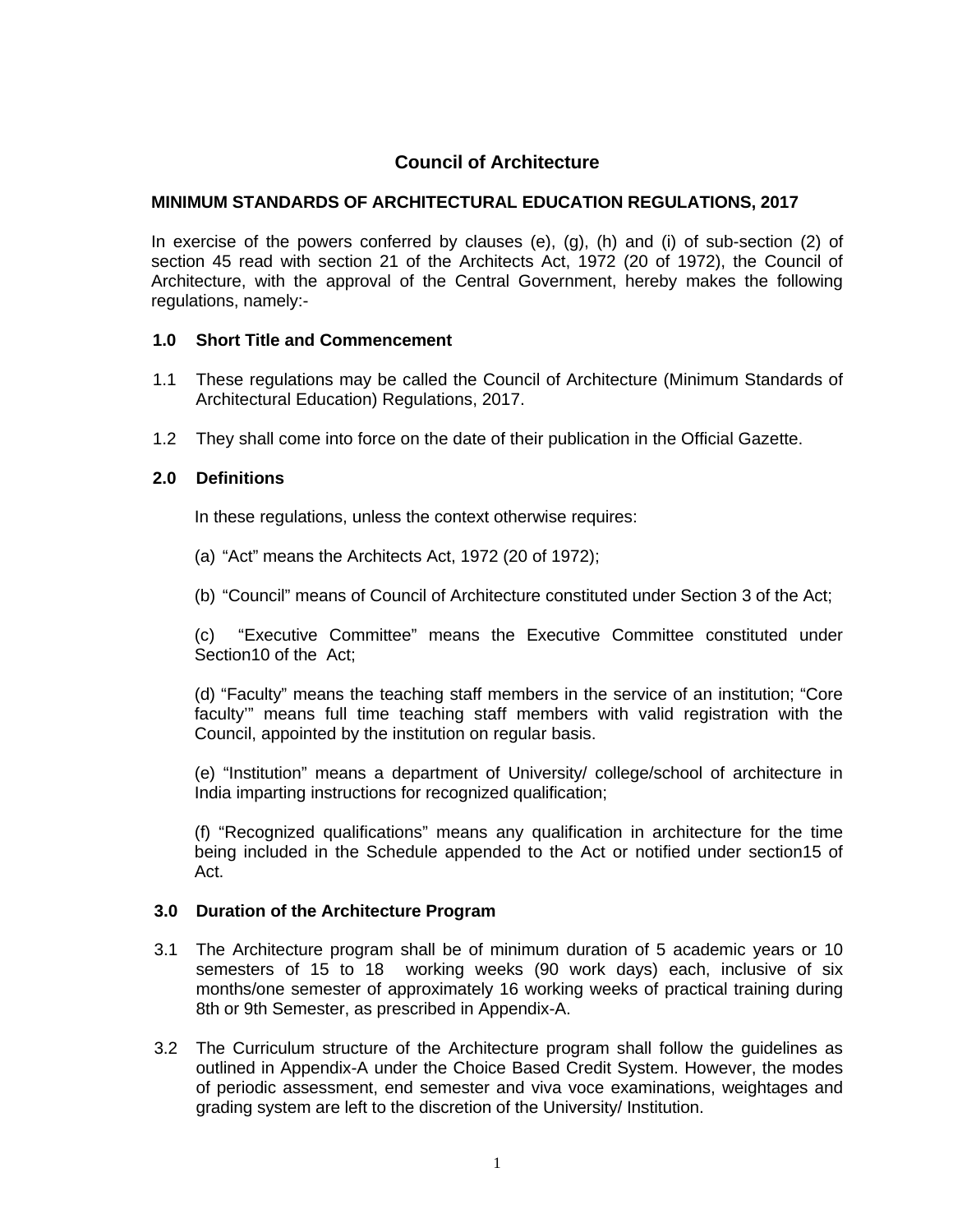- 3.3 A candidate shall not be permitted to enroll for the Architectural Design course in a semester unless he/ she has completed the Architectural Design course of the previous semester.
- 3.4 A candidate shall not be permitted to enroll for the tenth semester Architectural Design Thesis/ dissertation/project course unless he/ she has successfully completed Practical Training/ Internship.
- 3.5 A candidate shall be awarded the degree in Architecture program by the University/ Institution for having earned the minimum credits as specified in the curriculum.
- 3.6 The Architecture Program shall be completed in a maximum period of 8 years. However, in special circumstances a candidate may be granted an extension of 1 year by the University/ Institution to complete the program. This extension shall be given only once to the candidate.
- 3.7 In case a candidate is not able to complete the program in the prescribed duration, the University/ Institution may provide an exit option for the candidate if he/ she has completed and earned all credits for the first three years of study.

#### **4.0 Admission to the Architecture degree program**

4.1 No candidate shall be admitted to architecture program unless she/ he has passed an examination at the end of the 10+2 scheme of examination with 50% marks in Physics, Chemistry and Mathematics and also 50% marks in aggregate of the 10+2 level examination.

(Note: This eligibility criteria shall come into force from academic session 2019- 2020.)

## **Revised eligibility is proposed as under:**

4.1 No candidate shall be admitted to architecture program unless she/ he has passed:

An examination at the end of the 10+2 scheme of examination with 50% marks in Physics, Chemistry and Mathematics and also 50% marks in aggregate of the 10+2 level examination.

OR

 10+3 Diploma Examination with Mathematics as compulsory subject, with at least 50% marks in aggregate.

- 4.2 In addition to the above, the candidate needs to qualify an Aptitude Test in Architecture conducted by the Council or by the competent authority of the Central Government or the respective State Government, complying with the Admission Norms prescribed in Appendix-D.
- 4.3 The institutions shall give weightage of 50% marks for aptitude tests and 50% marks in the qualifying examination in the matter of admissions.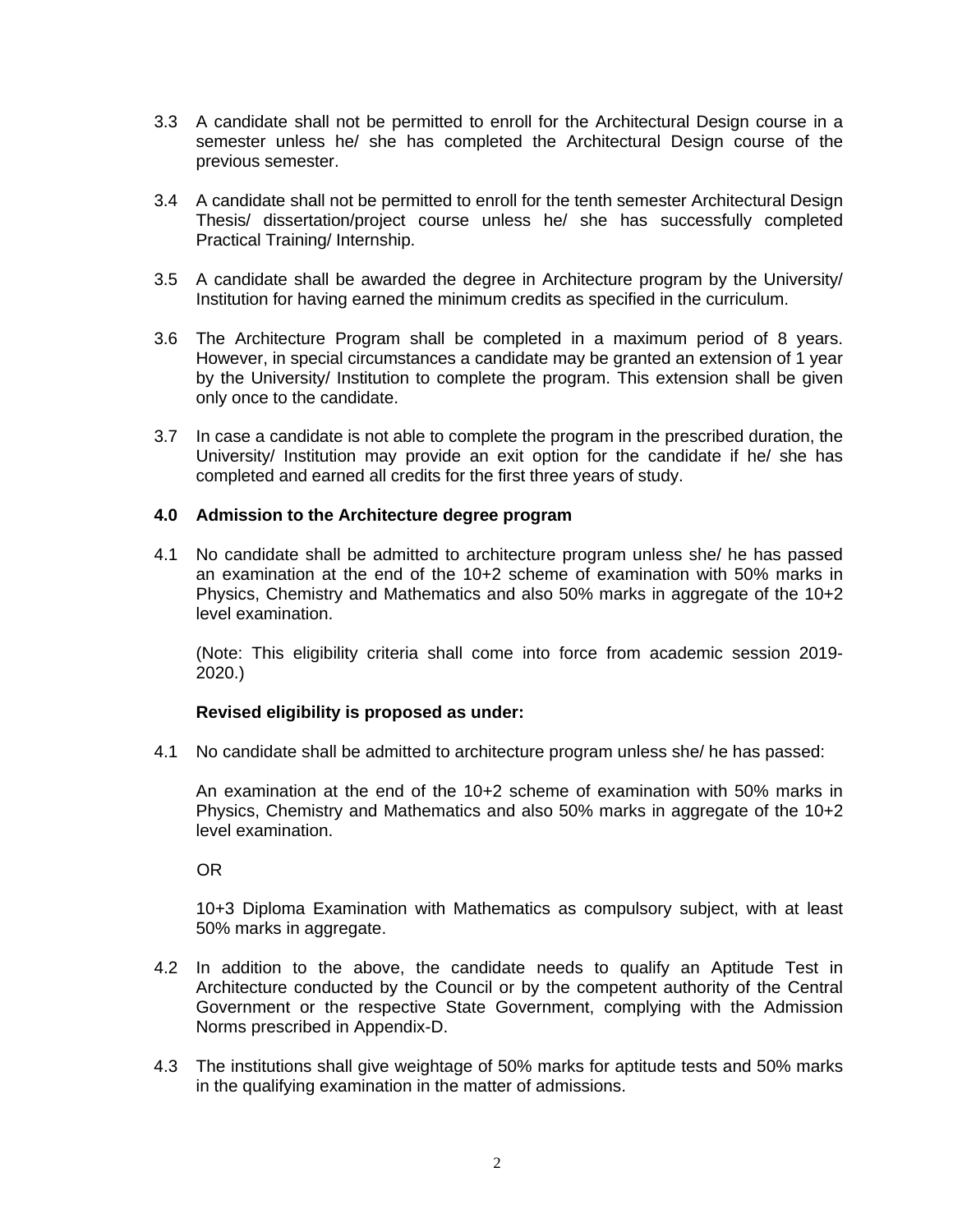4.4 Reservation of seats and relaxation in percentage of marks obtained in the qualifying examination for admission shall be as per the reservation policy of Central Government or the respective State Governments.

### **5.0 Intake and Migration**

- 5.1 The sanctioned intake of candidates at the first year level shall not exceed a maximum of 40 in a class. If more than 40 candidates are admitted as per sanctioned intake, separate classes shall be organized for each 40 candidates or part thereof.
- 5.2 Migration of a student of any class from one institution to another institution is permitted at the discretion of the institutions involved, subject to the number of students not exceeding the permitted maximum intake in that class in the receiving institution and the same shall be notified by the receiving institution to the Council.
- 5.3 Supernumerary quota of admissions as notified by the Government of India shall be over and above the sanctioned intake. The institutions must create additional physical and academic infrastructural facilities, as may be required, for the same in case such admissions exceed 10% of the sanctioned intake.
- 5.4 A unique Student Enrolment Number shall be issued by the Council to a student admitted to Architecture Degree program, upon being notified by the institution, provided all eligibility norms for admission as prescribed by the Council are satisfied.

#### **6.0 Courses and periods of studies**

- 6.1 The guidelines for the courses and periods of studies are provided in Appendix- A.
- 6.2 The institution shall, as an integral part of architectural education curriculum and as a part of teaching programme, arrange for study tours, visits, to places of architectural interests.

## **7.0 Professional examination, Standards of proficiency and conditions of admissions, qualification of examiners**

- 7.1 The University/institution or an independent examining body shall conduct the examinations at the end of each semester.
- 7.2 The sessional work shall, as far as possible, be assessed by a Jury/Panel of internal and external examiners.
- 7.3 The weightage of internal marks for various courses of study shall not exceed 50% of the total marks.
- 7.4 The pass percentage shall not be less than 45% in each subject and shall not be less than 50% in the aggregate.
- 7.5 Any examiner shall have a minimum of 3 years teaching / professional experience in a field of study relating to the subject of examination. However, an external examiner for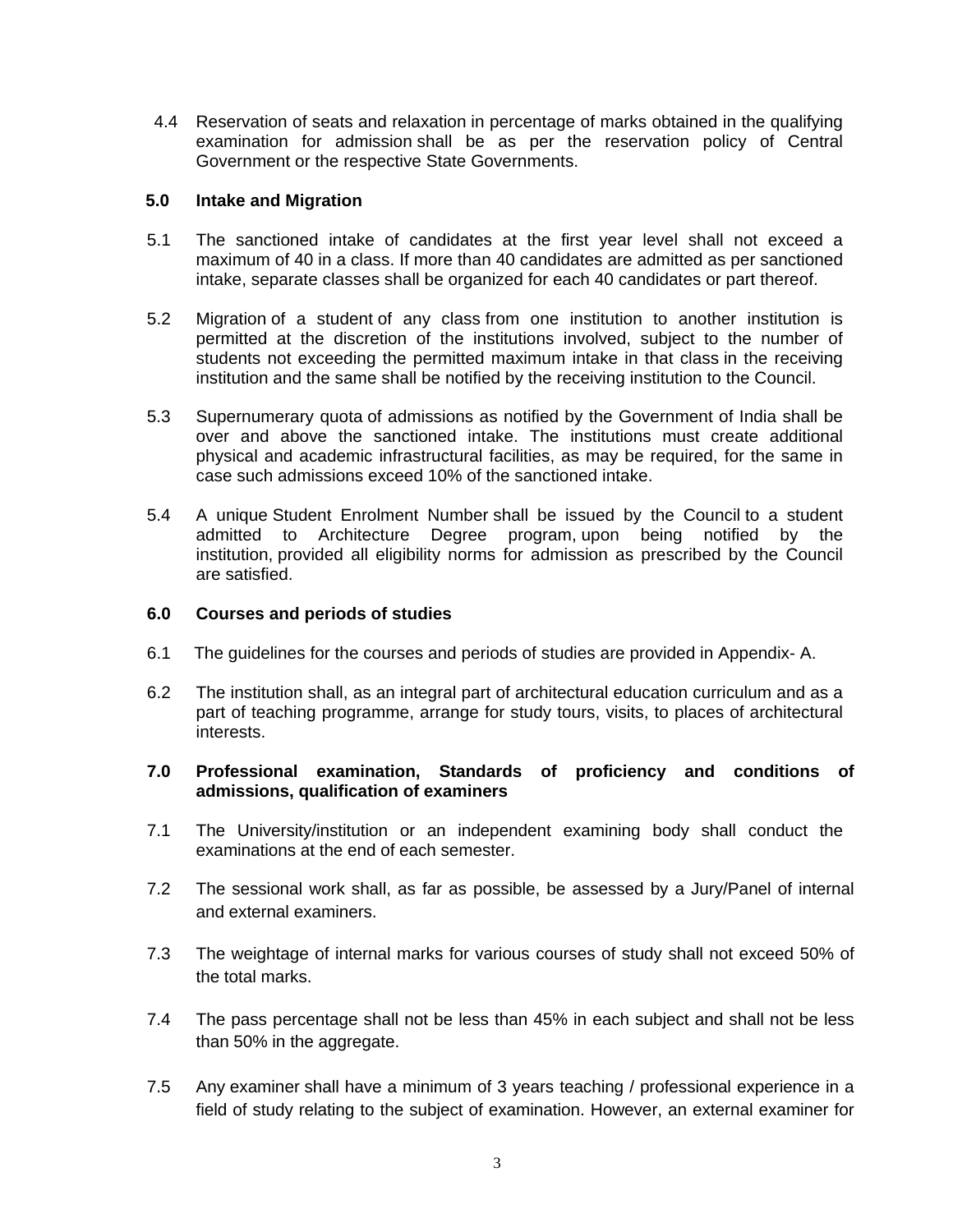tenth semester Architectural Design Thesis/dissertation/project course shall have a minimum of 10 years teaching/ professional experience.

7.6 Internal Assessment of Sessional work shall be done periodically for all courses during a semester, in addition to the End-of-semester examinations, if any.

## **8.0 Standards of staff, equipment, accommodation, training and other facilities for Architecture education**

- 8.1 The institutions shall maintain a teacher/student ratio of 1:10 including core faculty, faculty from allied disciplines and visiting faculty.
- 8.2 The institutions shall have a minimum number of 12 core faculty members for student strength of 200, apart from faculty from allied disciplines and visiting faculty.
- 8.3 The institutions shall maintain strength of faculty as per the pattern prescribed in Appendix – B.
- 8.4 The institutions shall encourage the faculty members to involve in professional practice including research.
- 8.5 The institutions shall provide facilities as indicated in Appendix-C.
- 8.6 The institutions shall encourage exchange of faculty members for academic programmes.
- 8.7 In a selection Committee as prescribed by the Institution/ University or Central/State Government for Selection Process of faculty, there shall be one Nominee of the Council, who shall act as full-fledged member of such Selection Committee constituted for the purpose of recruitment and /or promotion of faculty
- 8.8 The Academic Calendar to be followed by institutions for the commencement of the Architecture program shall be as published by the Council every year.

# **9.0 Miscellaneous**

- 9.1 The Institution shall take necessary steps to curb ragging in its premises and take appropriate action as prescribed by competent authority in case of any such incident.
- 9.2 The Institution shall ensure that women (staff, faculty or students) are protected against sexual harassment at the institution and initiate necessary steps as prescribed by competent authority.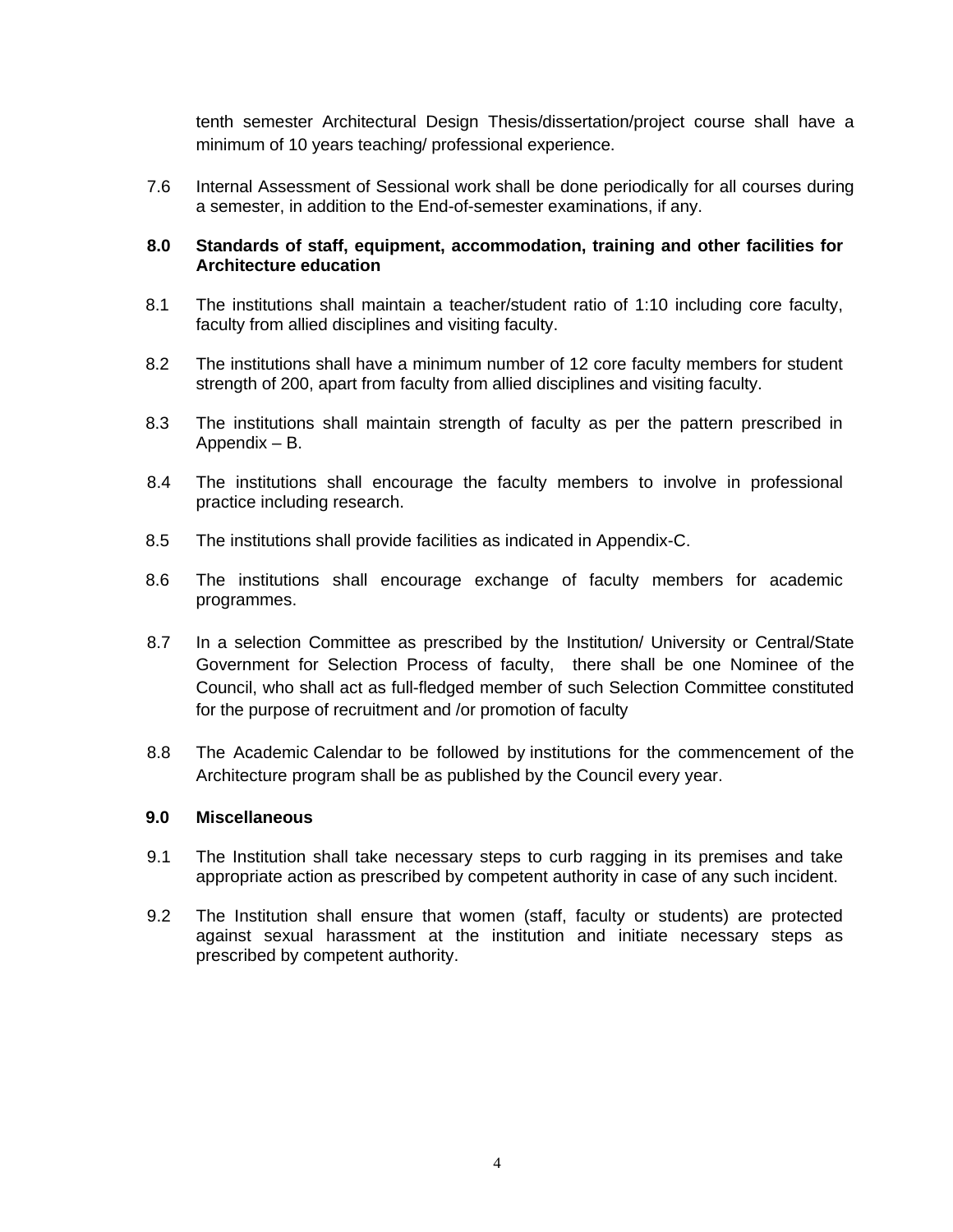### **APPENDIX-A**

# **COURSES, PERIODS OF STUDY AND SUBJECTS OF EXAMINATION UNDER CHOICE BASED CREDIT SYSTEM FOR THE ARCHITECTURE DEGREE PROGRAM**

**1.0** Under the Choice based credit system, which is a student/ learner centric system, the courses of study in the Architecture Degree program shall be as under:

1.1 Professional Core (PC) Course: A course, which should compulsorily be studied by a candidate as a core requirement is termed as a Core course.

1.2 Basic Sciences and Applied Engineering (BS & AE) Course: A course which informs the Professional core and should compulsorily be studied.

1.3 Elective Course: Generally a course which can be chosen from a pool of courses and are of two types:

(i) Professional Elective (PE) which may be very specific or specialized or advanced or supportive to the discipline/ subject of study or which provides an extended scope

(ii) Open Elective (OE) which enables an exposure to some other discipline/subject/domain or nurtures the candidate's proficiency/skill

1.4 Employability Enhancement Courses (EEC) which may be of two kinds: Employability Enhancement Compulsory Courses (EECC) and Skill Enhancement Courses (SEC)

**2.0** The Weightage in terms of Credits for each of the above in the prescribed curriculum of the institution shall be as follows:

| 1. | Professional Core Courses (PC)                                     | :45%   |  |  |  |  |  |  |  |  |
|----|--------------------------------------------------------------------|--------|--|--|--|--|--|--|--|--|
| 2. | Building Science and Applied Engineering (BS& AE)                  |        |  |  |  |  |  |  |  |  |
| 3. | Elective Courses                                                   |        |  |  |  |  |  |  |  |  |
|    | Professional Electives (PE)<br>(i)                                 | : 10%  |  |  |  |  |  |  |  |  |
|    | Open Electives (OE)<br>(ii)                                        | $:5\%$ |  |  |  |  |  |  |  |  |
| 4. | <b>Professional Ability Enhancement Courses (PAEC)</b>             |        |  |  |  |  |  |  |  |  |
|    | Professional Ability Enhancement Compulsory Courses (PAECC)<br>(1) | :15%   |  |  |  |  |  |  |  |  |
|    | (ii) Skill Enhancement Courses (SEC)                               | : 5%   |  |  |  |  |  |  |  |  |

Note: Where it is not possible to offer Open Electives, Professional Electives may have a weightage 15% of the total credits.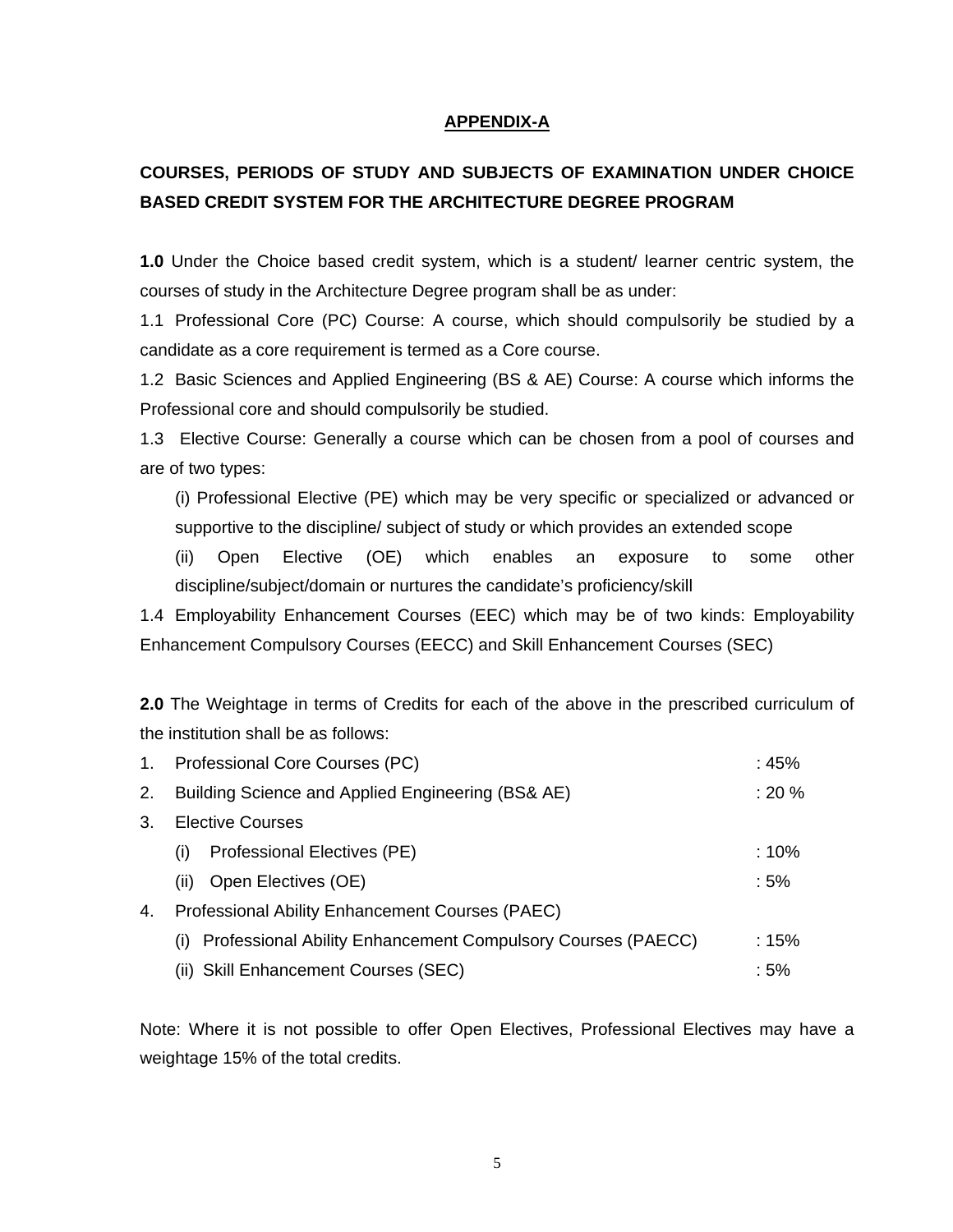**3.0** The suggested list of courses under each of these groups is provided in Table 1.0

|     | <b>PROFESSIONAL CORE (PC)</b>                                                  |
|-----|--------------------------------------------------------------------------------|
| 1.  | <b>Basic Design and Visual Arts</b>                                            |
| 2.  | <b>Architectural Design</b>                                                    |
| 3.  | <b>Architectural Design Thesis</b>                                             |
| 4.  | Architectural Graphics and Drawing                                             |
| 5.  | History of Architecture and Culture                                            |
| 6.  | Principles/ Theory of Architecture                                             |
| 7.  | <b>Urban Design</b>                                                            |
| 8.  | Human Settlements Planning                                                     |
| 9.  | Housing                                                                        |
| 10. | Landscape Design                                                               |
| 11. | Site Planning                                                                  |
| 12. | Carpentry and Model Making Workshop                                            |
| 13. | Specifications, Cost Estimation and Budgeting                                  |
|     | <b>BUILDING SCIENCES AND APPLIED ENGINEERING (BS&amp; AE)</b>                  |
| 14. | <b>Building Materials</b>                                                      |
| 15. | <b>Building Construction</b>                                                   |
| 16. | <b>Applied Mechanics</b>                                                       |
| 17. | <b>Structural Design and Systems</b>                                           |
| 18. | Climatology                                                                    |
| 19. | <b>Building Services</b>                                                       |
| 20. | Surveying and Leveling                                                         |
| 21. | <b>Acoustics</b>                                                               |
| 22. | Environmental lab                                                              |
| 23. | <b>Environmental Science for Architecture</b>                                  |
|     | <b>ELECTIVE COURSE (EC)</b>                                                    |
|     | The list of electives given below is suggestive and the Institution/University |
|     | may adopt the electives as found feasible.                                     |
|     | <b>PROFESSIONAL ELECTIVE (PE)</b>                                              |
| 24. | Theory of Design                                                               |
| 25. | Vernacular Architecture                                                        |

**TABLE 1.0**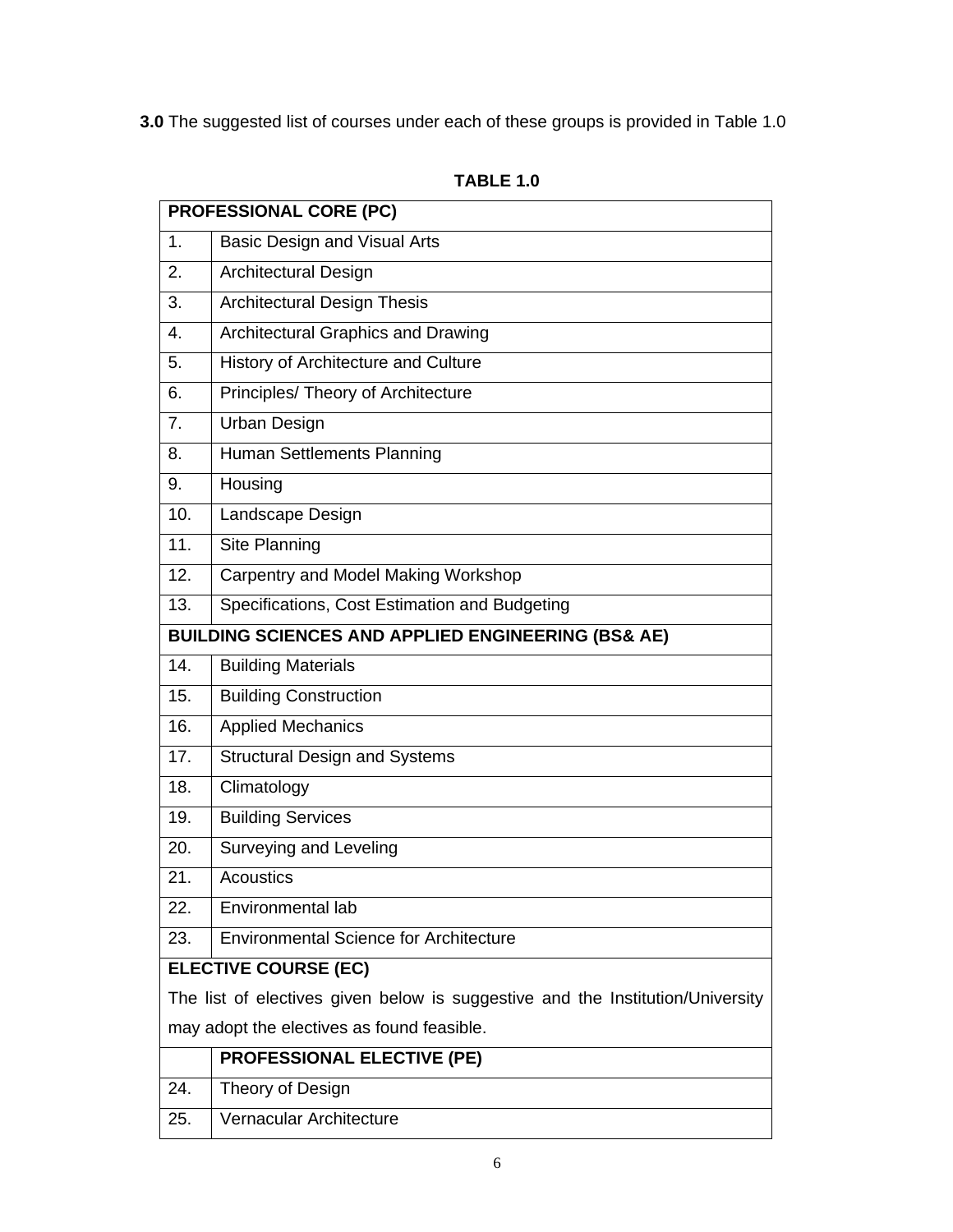| 26.     | <b>Interior Design</b>                                                       |
|---------|------------------------------------------------------------------------------|
| 27.     | Art Appreciation                                                             |
| 28.     | Art in Architecture                                                          |
| 29.     | <b>Graphic and Product Design</b>                                            |
| 30.     | Contemporary Processes in Architecture                                       |
| 31.     | Architectural Journalism                                                     |
| 32.     | <b>Disaster Mitigation and Management</b>                                    |
| 33.     | <b>Green Buildings and Rating Systems</b>                                    |
| 34.     | <b>Sustainable Cities and Communities</b>                                    |
| 34A.    | <b>Building Performance and Compliance</b>                                   |
| 35.     | Architecture of South East Asia                                              |
| 36.     | Architectural Design with Steel                                              |
| 37.     | Architectural Design with Glass                                              |
| 38.     | <b>Furniture Design</b>                                                      |
| 39.     | <b>Appropriate Building Technologies</b>                                     |
| 40.     | Earthquake Resistant Architecture                                            |
| 41.     | <b>Architectural Conservation</b>                                            |
| 42.     | <b>Building Systems Integration and Management</b>                           |
|         | <b>OPEN ELECTIVE (OE)</b>                                                    |
| Courses | approved by the Institution/University from subjects of study other          |
|         | than Architecture which will add value to the program and enable the overall |
|         | development of the student                                                   |
|         | <b>PROFESSIONAL ABILITY ENHANCEMENT COURSES</b>                              |
|         | PROFESSIONAL ABILITY ENHANCEMENT COMPULSORY                                  |
|         | <b>COURSES</b>                                                               |
|         |                                                                              |
| 43.     | <b>Professional Practice</b>                                                 |
| 44.     | Internship/ Practical Training                                               |
| 45.     | <b>Project Management</b>                                                    |
| 46.     | Dissertation /Seminar/ Research Methodology                                  |
|         | <b>SKILL ENHANCEMENT COURSES</b>                                             |
| 47.     | <b>Communication Skills</b>                                                  |
| 48.     | <b>Computer Studio</b>                                                       |
| 49.     | <b>Building Information Modeling</b>                                         |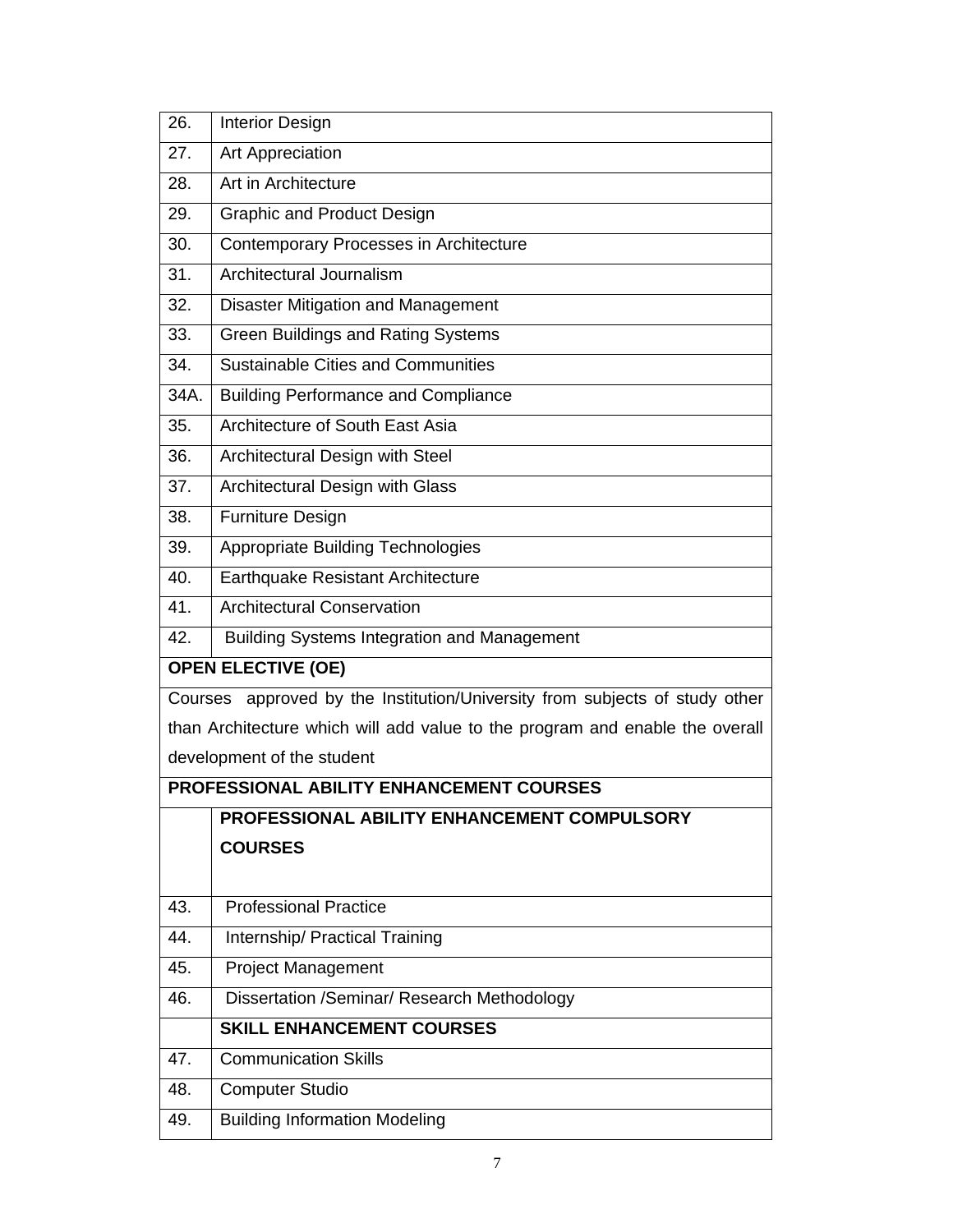| 50. | Digital Graphics and Art                      |
|-----|-----------------------------------------------|
| 51. | <b>Entrepreneurship Skills for Architects</b> |
| 52. | Foreign Language                              |

### **Notes:**

 The names given to the courses of study are suggestive and institutions may use different nomenclatures. The emphasis on teaching various courses may vary from institution to institution. New courses may be introduced and certain courses given less emphasis depending upon the ideology of the institution and context of the region where the institution is located.

**4.0** The regulations and curriculum of the University/ Institution shall:

4.1 Provide flexibility in the teaching/ learning system to permit the students to complete program at their own pace.

4.2 Provide for a semester exchange in other Universities (national/ international) with transfer of credits based on course equivalence.

4.3 Permit student to enroll for any one online certified course with the prior approval of the University/ Institution. Such courses shall be considered equivalent to one Elective course.

#### **5.0 Teaching and learning methods**

5.1 The contents of the courses as listed in Table 1 shall be taught in an application- oriented manner on a scientific and design basis. The course contents shall be taught and learned in lectures, seminars, labs/ workshops, studio exercises and design projects, internships and study tours.

5.2 Lectures are held to teach basic connections and the systemization of theoretical knowledge and the methodology of scientific work. Specific subjects are presented in a wellstructured form, incorporating new research results. The results shall be evaluated through periodic assessment of sessional work or an end semester examination or both.

5.3 In Seminars the contents shall be taught in dialogue and discussion phases between the teacher and the student. The results shall be evaluated through periodic assessment of sessional work and/ or end semester examination or both

5.4 In labs/ workshops the contents of the course shall be delivered through hands on work and experiments. The results shall be evaluated through periodic assessment of sessional work or end semester examination or both.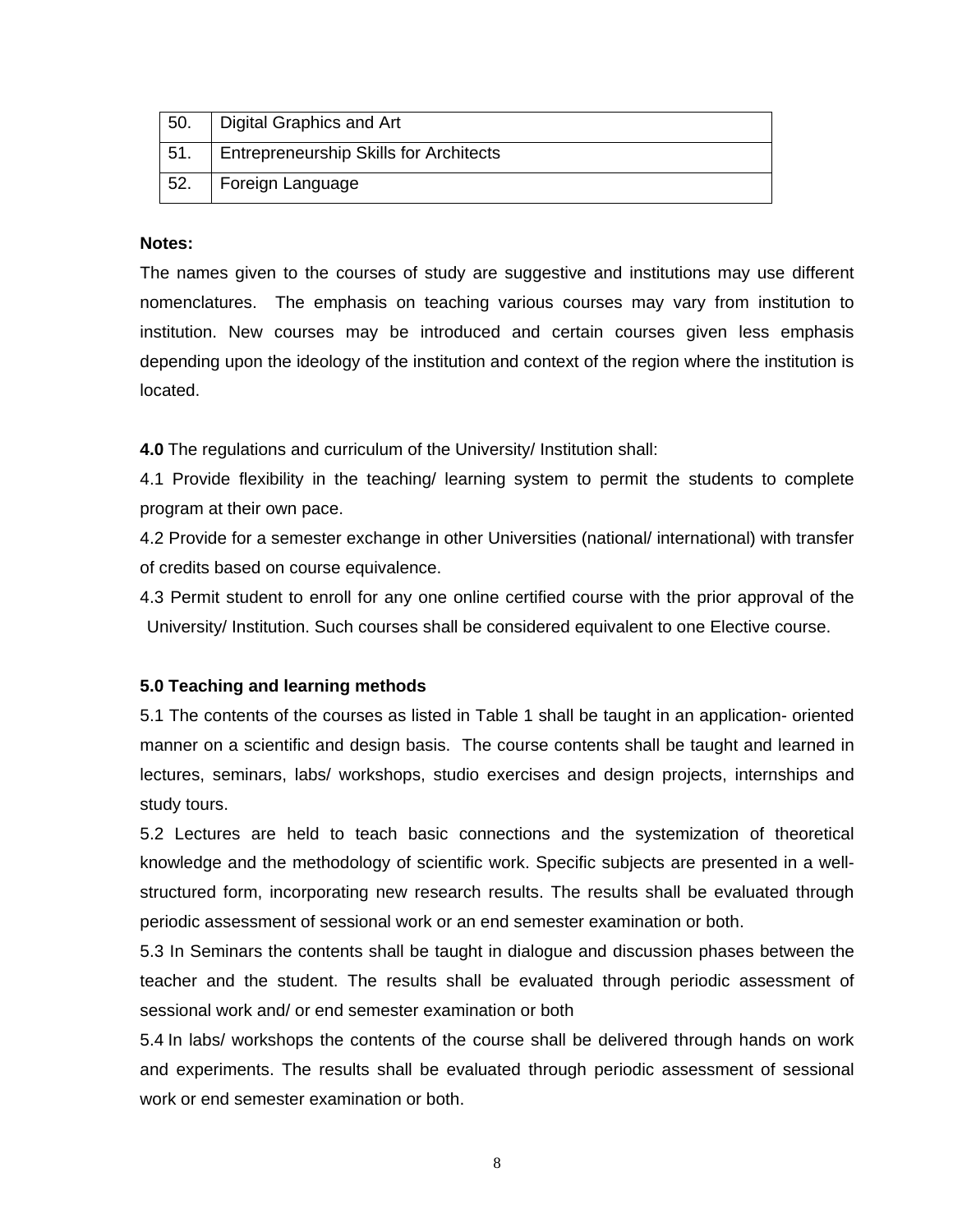5.5 In studio exercises the teachers shall take the lead to provide tasks and offer guidance for solutions finding. The students shall work either individually or in groups. The results shall be defended through drawings; models and reports and evaluated through periodic assessment and an end semester examination/viva-voce.

5.6 In design studios/construction studios/projects the students contribute to the processing, analysis and the solving of problems of direct professional practice, attended by faculty(s) entitled to conduct the studio and examine. The results shall be defended through drawings; models and reports and evaluated through periodic assessment and finally by a jury/ panel.

5.7 In Internship the students engage in work in an architectural practice/ government architecture departments and train specifically under architects registered with the Council. The results shall be periodically assessed by the architect under whom they are assigned and defend their portfolio in front of a jury/ panel at the end of the internship period.

5.8 Study tours shall be part of the program and conducted every year. They help to consolidate course contents by acquainting students not only with professional practice but also the culture and context of a region.

Note: These learning and teaching methods are only suggestive and every institution can innovate and engage in a pedagogy based on the strength of the institutions.

**6.0** While calculating credits the following guide lines shall be adopted

- (i) 1 lecture period/ hour shall have 1 credit;
- (ii) 2 lab/workshop/ studio exercises/seminar periods/ hours shall have 1 credit and
- (iii) 1 design studio/construction studio/project/thesis period/ hour shall have 1.5 credits.

For Practical training total number of credits shall be specified for one semester only.

**7.0** Course work for every Semester except the Internship/ practical training semester and Architectural Design Thesis Semester shall preferably have 3 or 4 lecture based courses; 2 lab/seminar/studio exercises courses and 1 Design course.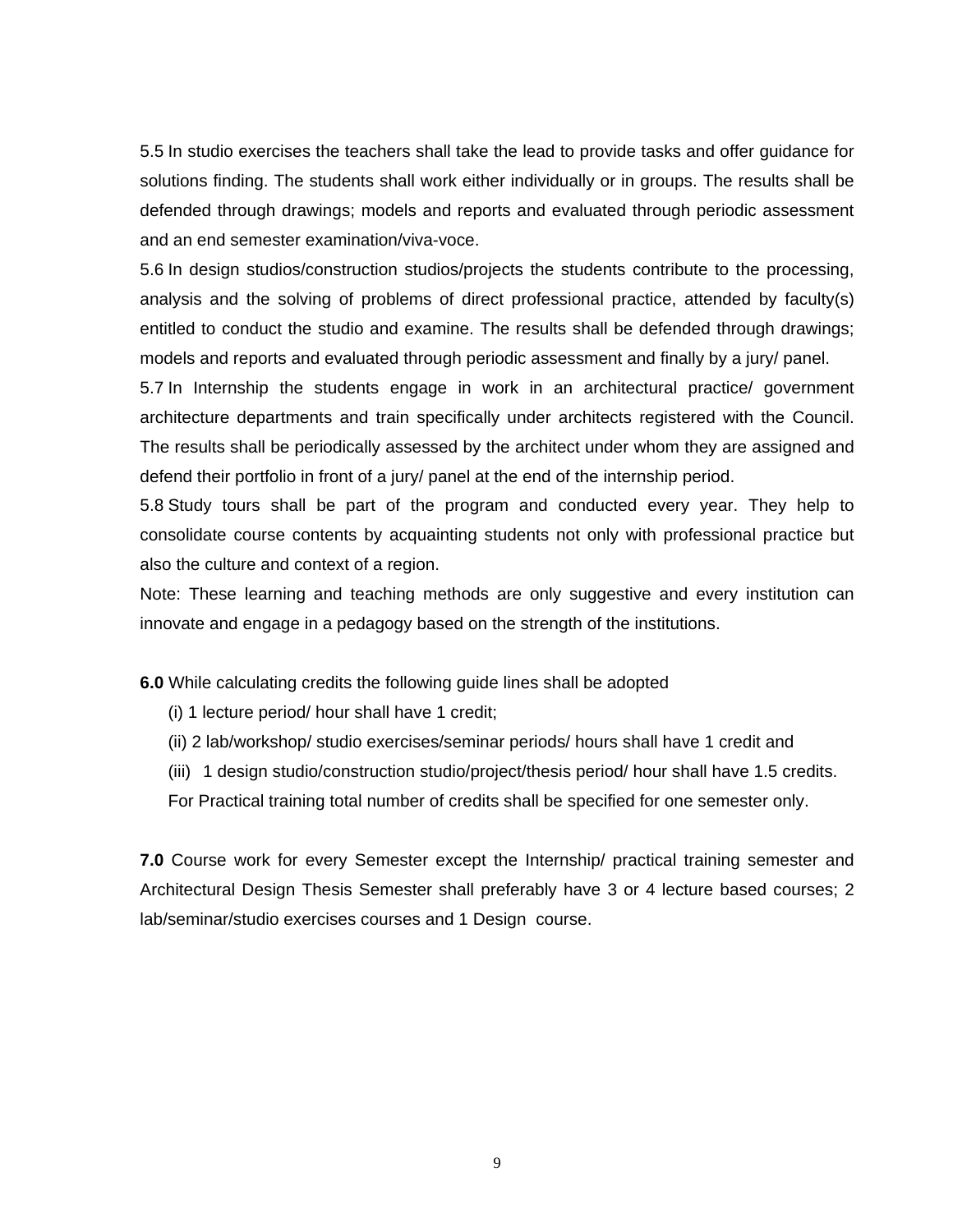**8.0** A suggested structure for one semester of the B. Arch program is worked out in the Table 2.0

| Type of course                             | <b>Credits per course</b>                                                  |         | Periods/hours of<br>study per course | No of<br>courses | <b>Total</b><br><b>Credits</b> |  |  |
|--------------------------------------------|----------------------------------------------------------------------------|---------|--------------------------------------|------------------|--------------------------------|--|--|
|                                            |                                                                            | Lecture | Studio/ lab/<br>workshop/<br>seminar |                  |                                |  |  |
| Lecture                                    |                                                                            | 3       |                                      | 3/4              | 9/12                           |  |  |
| Lab/workshop/ studio<br>exercises/ seminar | -3                                                                         |         | 4                                    | 2                | 6                              |  |  |
| Design project                             | Can vary from 9 in the<br>lower semesters to 15<br>in the higher semesters |         | Varies from<br>6 to 10               |                  | Varies<br>from 9<br>to 15      |  |  |

#### **TABLE 2.0**

Notes:

- (i) All courses of study put together would engage the students for a minimum of 26 periods/ hours of study a week and a maximum of 30 periods/ hours a week.
- (ii) Every semester shall offer a minimum of 26 credits and a maximum of 30 credits.
- (iii) Credits for the Architectural Design Project/Thesis can vary from 15 to 18.
- (iv) The total number of credits for the B. Arch Degree Course could vary from a minimum of 260 credits to a maximum of 300 credits.
- (v) This structure is suggestive and offers flexibility for the institutions to adopt as feasible.

## **Brief description of the courses listed as Professional Core (PC)**

# **1. BASIC DESIGN AND VISUAL ARTS**

 The understanding the elements and principles of design as the building blocks of creative design will be facilitated through exercises that will develop originality, expression, skill and creative thinking. The grammar of design and visual composition will be explored through two dimensional compositions and three dimensional models using various media for representation. The objective is to enable the understanding of the relationship between the grammar of design and architecture

# **2. ARCHITECTURAL DESIGN**

This studio based course synthesizes the knowledge gained from other courses and is central to the learning and practice of architecture. This course will engage in using conventional methods and linear processes of design to more exploratory nonlinear methods. The scale and complexity will increase progressively from lower semesters to senior semesters. The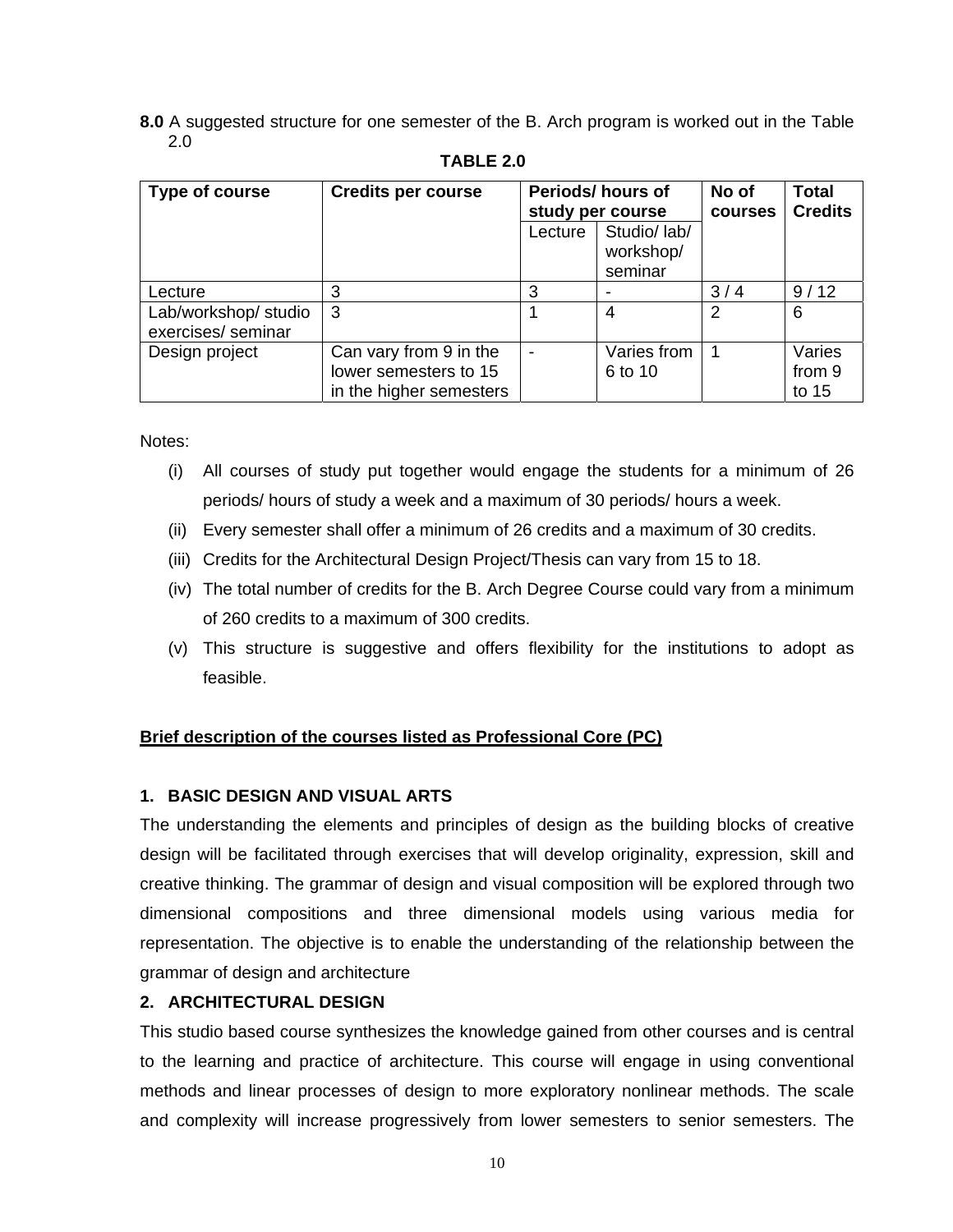range should begin with small single activity/ single space projects to large urban design projects.

#### **3. ARCHITECTURAL DESIGN PROJECT/ THESIS**

This is culmination of undergraduate studies and hence shall display the capability of the candidate to conceive/ formulate a design project and provide solution, aptly demonstrated through supporting research. The main areas of study and research can include advanced architectural design, including contemporary design processes, urban design including urbaninfill, environmental design, conservation and heritage precincts, housing etc. However, the specific thrust should be architectural design of built environment. Preparation of presentation drawings, working drawings, detailed drawings and study model are part of the requirements for submission.

Submission of the Architectural Design Thesis Project shall be in the form of drawings, project report, models, slides, CDs and reports.

## **4. ARCHITECTURAL GRAPHICS AND DRAWING**

Various mediums and techniques of art for artistic expression; free hand drawing; orthogonal projection of geometrical forms and representation; architectural and building representation through 2 dimensional and three dimensional drawings; measured drawing of building elements and simple building forms; presentation in graphic form all elements of building design; study of shades and shadows, textures, tones, colors etc.;rendering using manual mode as well as digital; hands on working with various mediums and materials.

#### **5. HISTORY OF ARCHITECTURE AND CULTURE**

Architecture as evolving within specific cultural contexts including a aspects of politics, society, religion, climate; geography and geology, etc. through history both in the Western context as well as in the Indian sub-continent; Development of architectural form with reference to Technology, Style and Character- Examples from every historical style illustrating the same.

(This course may be delivered in 4- 5 semesters of the program with specific syllabus for each semester advancing in content progressively through the semesters)

#### **6. PRINCIPLES/THEORY OF ARCHITECTURE**

Principles and percepts of issues as related to architectural design in theory and practice; Appreciation of architecture with respect to man and his behavior; Nature and Design;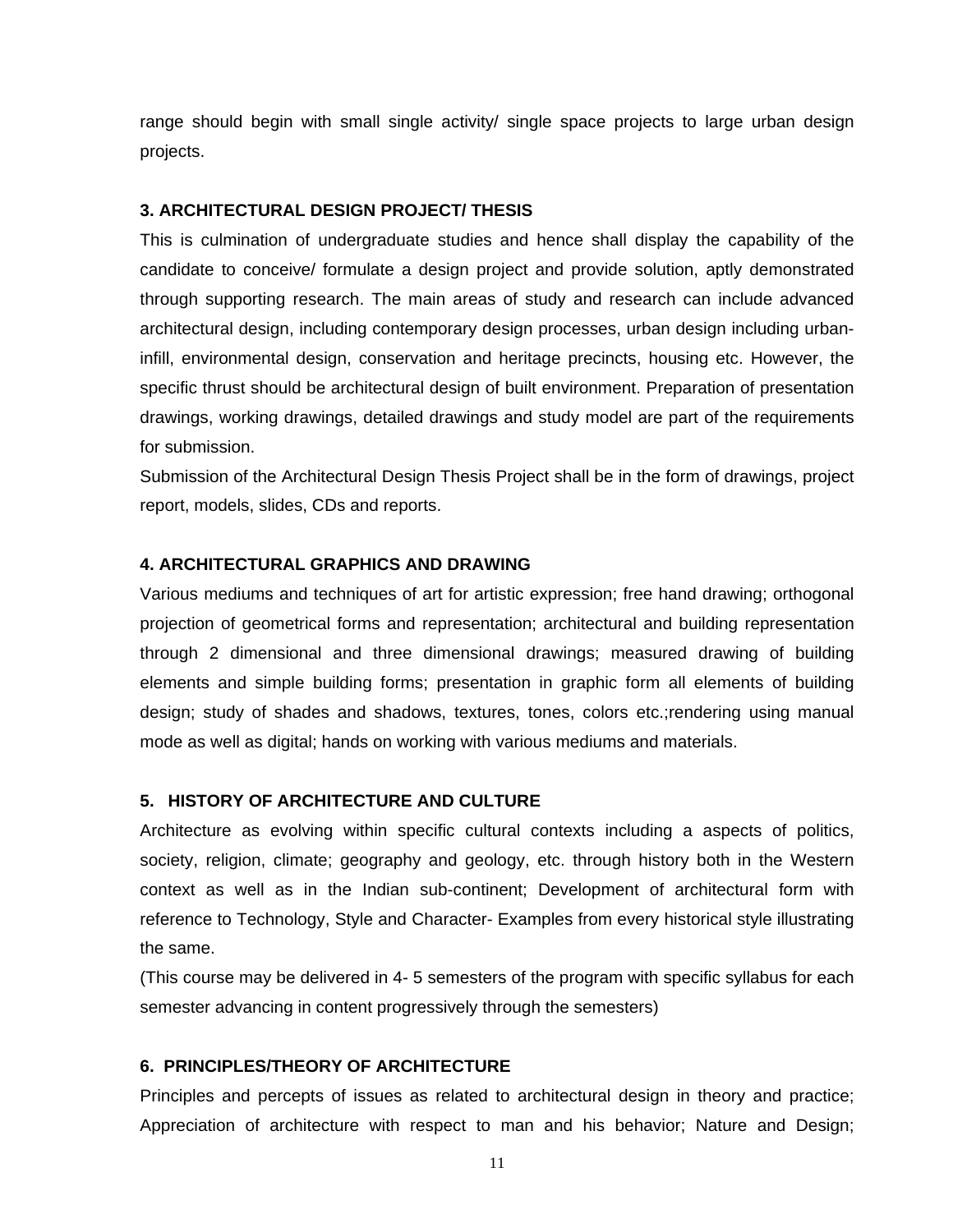Principles of organization on Nature; Ideas and Intent in design - Intuitive, contextual, Iconic, Experiential, Environmental, Energy based, Symbolic, Modular; Ideologies/ philosophies from the practice of architecture through contemporary history; design communication through graphics.

#### **7. URBAN DESIGN**

Urban design as a discipline; Components of a city and their interdependent roles; Determinants of urban form; Evolution of historic urban form.; Theories and illustrations of Urban design and the interpretation of the urban form in different ways and layers; Identity and 'place' making; architectural codes and imageability; contemporary urban issues ; sustainable urban design; case studies.

#### **8. HUMAN SETTLEMENTS PLANNING**

Elements and characteristics of human settlements; origins; determinants and their evolution through the course of history; Settlements as expression of political aspirations; Various planning concepts in urban, rural and regional level development plans in the context of India; Changing scenario in the context of Globalization.

#### **9. HOUSING**

Social Housing post WW II ; Issues concerning housing in the Indian Context; Various agencies involved in the production of housing; Factors that influence housing affordability; Various schemes and policies of the government in the housing sector; Standards and guidelines for housing; Housing design typologies and the processes involves in housing project development; Case studies and post occupancy evaluation.

#### **10. LANDSCAPE DESIGN**

Man and Nature; Landscape traditions; Elements and principles of landscape design; Aspects of outdoor design and site planning in enhancing and improving the quality of building environs, functionally and aesthetically; Site structure relationship; Analytic, artistic and technical aspects of designing open spaces at different scales; Role of Landscape design in sustainability; Overview of ecological balance; Impacts of human activities and the need for environmental protection and landscape conservation.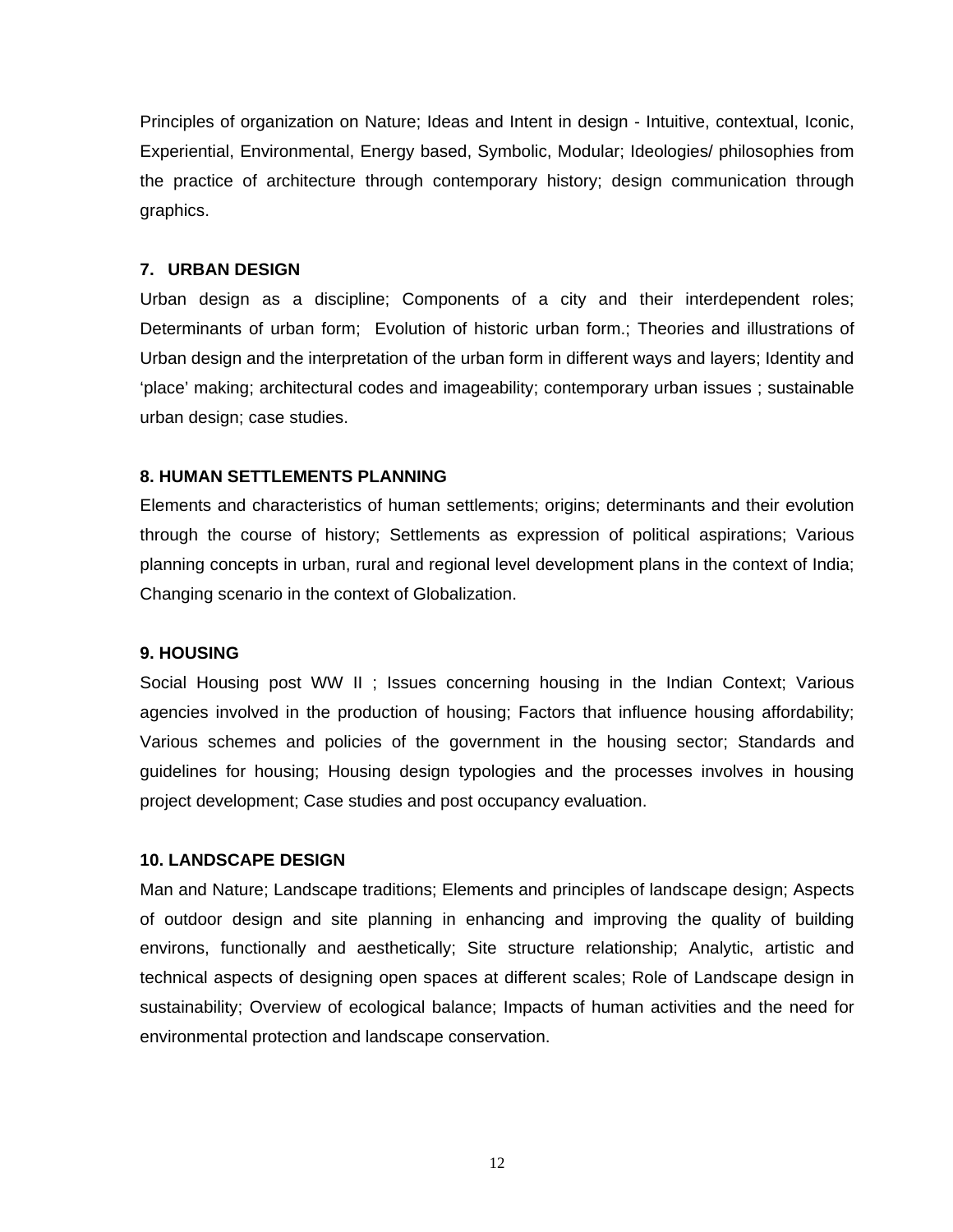### **11. SITE PLANNING**

Site and its content in architectural creations; Influencing factors which governs the siting of a building or group of buildings in a given site; Topography analysis; Scientific techniques of site analysis- case studies; Methodology of preparing a site analysis diagram and mapping; Codes and building regulations; Site utilities and Infrastructure planning. Integration of Renewable Energy systems as per ECBC.

## **12. CARPENTRY AND MODEL MAKING WORKSHOP**

Introduction to various carpentry tools and production of simple joints used in joinery; techniques for preparation of block models using various materials; detailed model of a small project using appropriate materials; exploration with plastic material such as clay, plaster of Paris, etc.

## **13. SPECIFICATIONS, COST ESTIMATION AND BUDGETING**

Specifications of various building works as per NBC and ECBC; Writing specifications for materials and various items of work; Systems of taking out quantities and estimating for all trades involved in construction of medium complexity; preparation of Bill of Quantities (BOQ); Cost estimating for building works (material and labor); valuation report preparation; Budgeting for specific projects.

# **Brief description of the courses listed as Building Sciences and Applied Engineering (BS &AE)**

#### **14. BUILDING MATERIALS**

Properties and behavior of both natural and man-made building materials such as bricks, stones, metals, timber, glass, steel and finishing materials in contemporary buildings; Application of these materials in construction; Effects of sun, rain, wind and other climatic and environmental conditions on various building materials and built environment and the science of design for creating effective human comfort conditions within the built environment. understanding of parameters like U-factor, R-value, Thermal mass, Solar heat gain coefficient (SHGC), Visible light transmittance (VLT), etc.

(This course may be delivered in 3- 4 semesters of the program with specific syllabus for each semester advancing in content progressively through the semesters)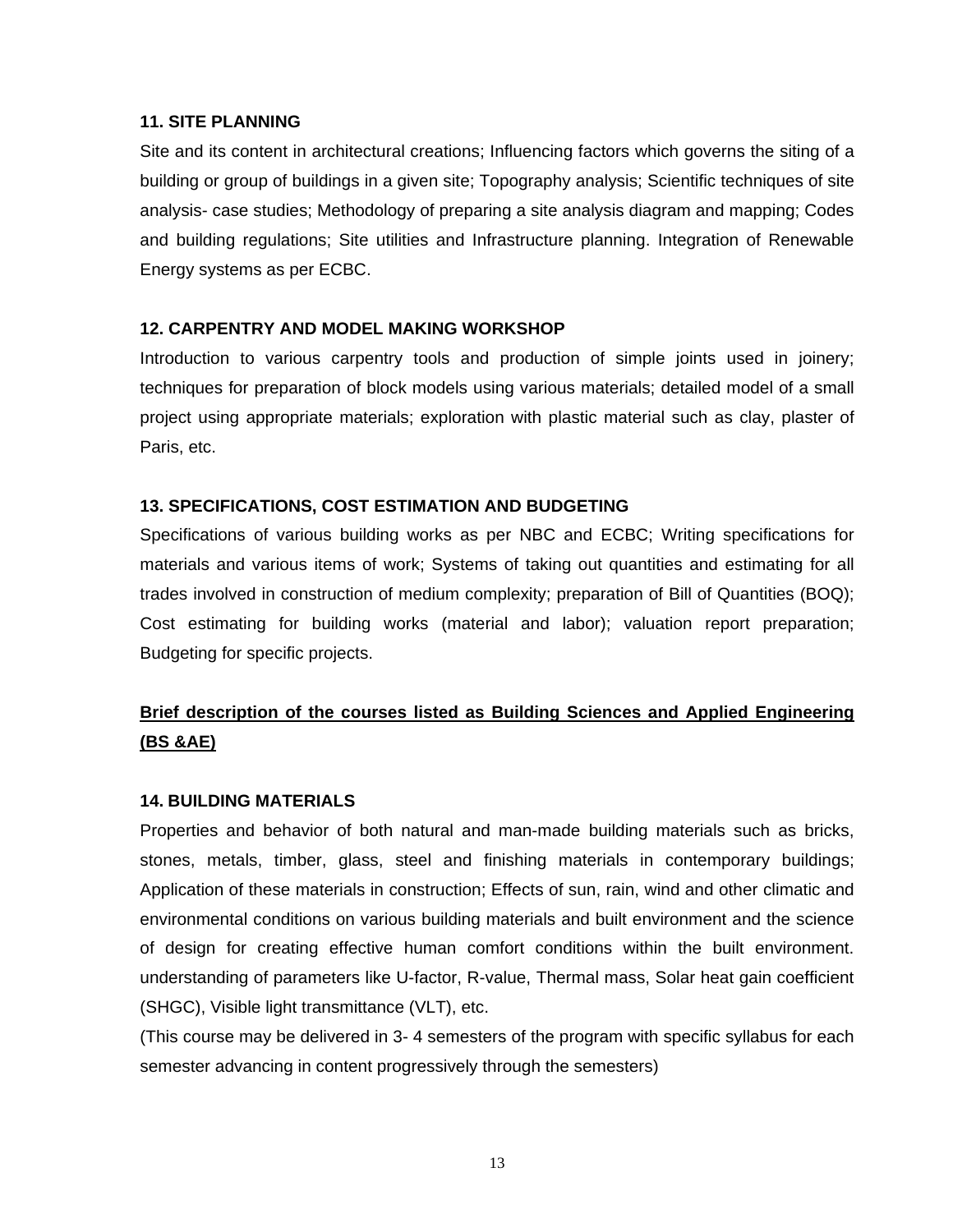#### **15. BUILDING CONSTRUCTION**

Traditional and conventional knowledge systems that enable construction of a complete building; various structural systems and methods of construction and detailing of buildings of medium complexity using natural and manmade materials including foundation, walls, roofs, staircase, joinery and finishes; Technology that informs the construction of contemporary buildings using various structural systems and materials. Evaluation of overall assembly Ufactor of different building and construction system for various climatic zones as per ECBC. The course will combine lecture and studio exercises whose results will be in the form drawings and models, culminating in a studio which will translate an architectural design into working drawings which are good for construction either in manual/ digital mode.

(This course may be delivered in 6-7 semesters of the program with specific syllabus for each semester advancing in content progressively through the semesters)

#### **16. APPLIED MECHANICS**

Forces and structural systems; analysis of plane trusses; Properties of Sections; Elastic properties of solids; elastic constants; bending of beams; deflection of beams; theory of columns; Statically indeterminate beams; concepts in analysis of structure

#### **17. STRUCTURAL DESIGN AND SYSTEMS**

Understanding the structural concepts and behavior of structural elements- load bearing structures, framed structures, composite systems, steel structures- - simple calculations for columns, beams, frames, footings, slabs, walls etc. using various systems and relating the knowledge acquired to architectural design.

#### **18. CLIMATOLOGY**

 Climatology as a science for the study of weather conditions averaged over a period of time; the elements of climate; study of human comfort; design of solar shading devices; Heat flow through building envelopes; Air movement due to natural and built form; Design strategies in different climate zones; vernacular and contemporary responses to climate through case studies; analysis using appropriate software; assessment of appropriateness of various Renewable Energy Systems based on climatic conditions.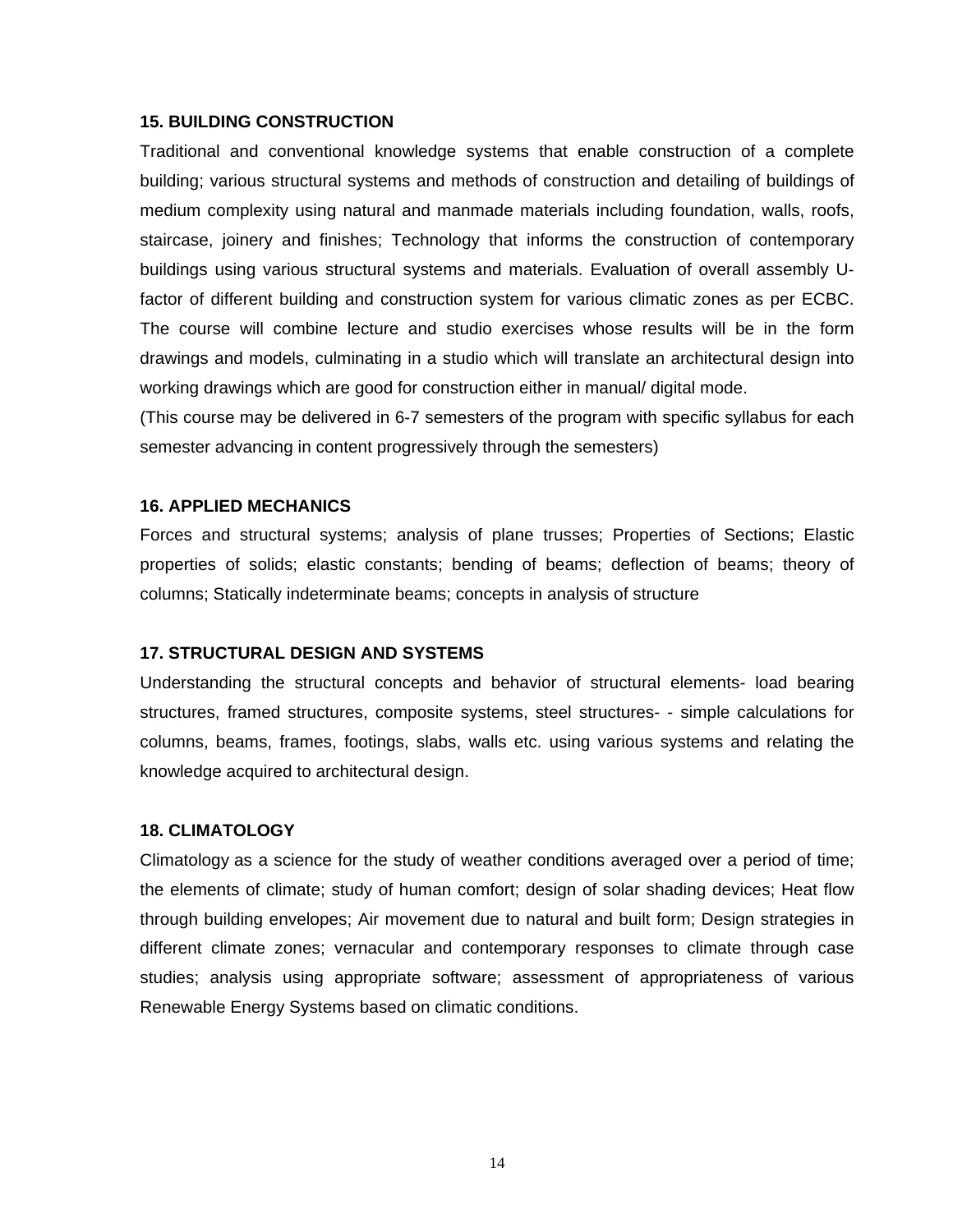#### **19. BUILDING SERVICES**

 Study of and design and detailing for water supply, drainage, sewage disposal, garbage disposal, electrification, illumination, air conditioning, fire hazard protection, acoustical treatment, rainwater harvesting, etc. in buildings and building premises, disaster management systems, intelligent energy conservation systems, electronic security and surveillance systems for buildings, etc. .; compliance requirements w.r.t. National Building Code and Energy Conservation Building Code. (This course may be delivered over 3 or 4 semesters with specific syllabus for each semester)

#### **20. SURVEYING AND LEVELING**

 Principles of surveying and leveling, use of various survey and leveling instruments, carrying out surveys of land of medium complexity (field work); preparation of survey plans.

#### **21. ACOUSTICS**

Science of sound; conditions for good hearing; appropriate materials for sound insulation; approaches in history for acoustic planning; planning for good hearing conditions in auditoriums, classrooms, churches and halls, conference rooms, etc.; analysis using software and simple design exercises; application of codes; case studies

#### **22. ENVIRONMENTAL LAB**

Lab based course which will involve measurements; documentation and recording; analysis and design using hand held and digital tools and through simulation using appropriate software focusing on areas such as thermal performance of built environment, natural and artificial lighting and ventilation and wind movement; evaluate performance of Renewable Energy Systems, Fenestration, Opaque Construction, etc. as per test standards specified in NBC and ECBC.

#### **23. ENVIRONMENTAL SCIENCE FOR ARCHITECTURE (MHRD)**

 Natural systems; Complex relationships between the built and natural environments; Impact of pollution on natural and man-made environments; Strategies to transform the built environment to meet the risks of climate change; Bio-mimicry - the study of natural structures and processes- in helping to solve man-made problems and enabling design; Concepts of urban ecology and landscape urbanism; case studies; integration of Renewable Energy Systems in built environment.

15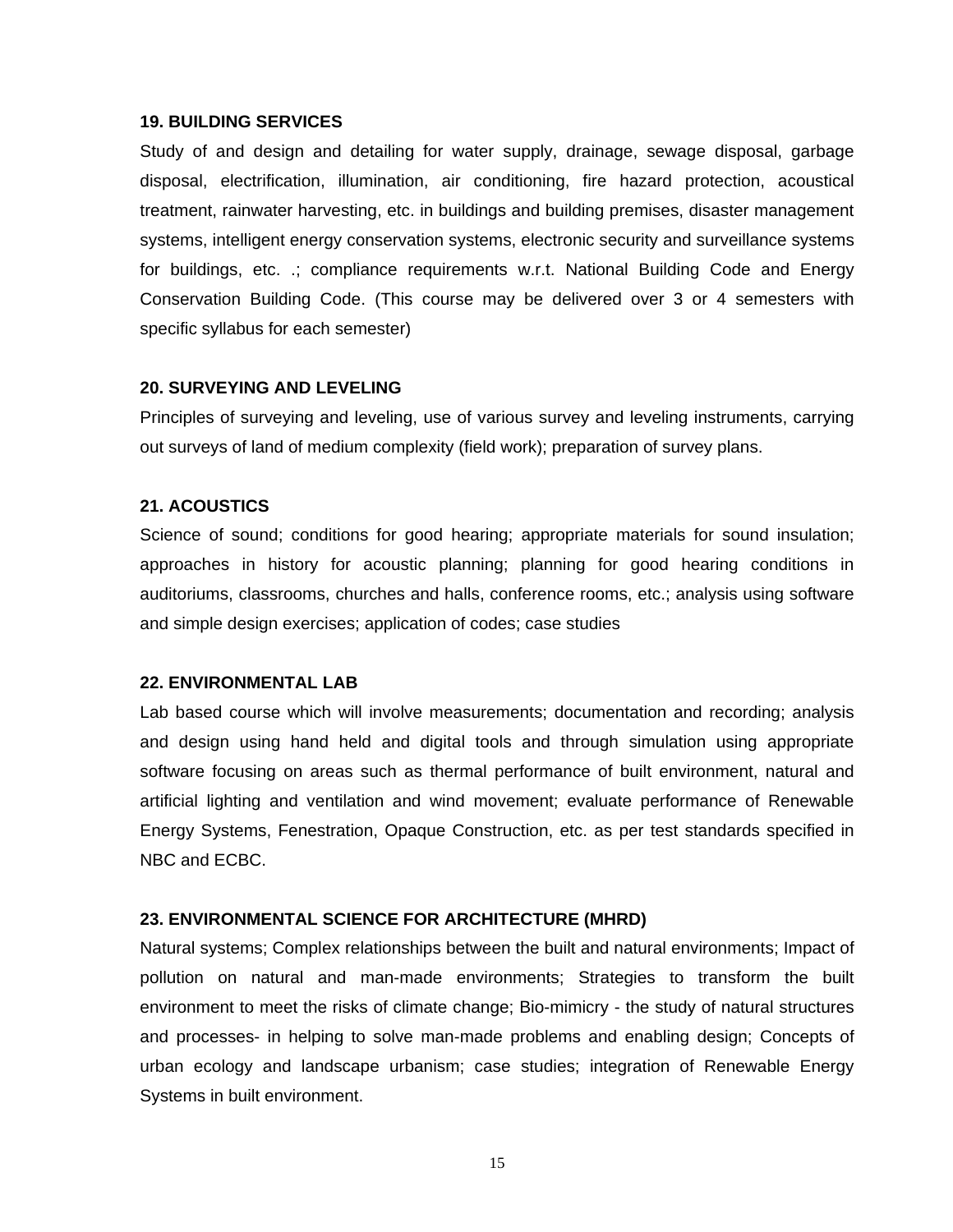### **Brief description of the courses listed as Professional Electives (PE)**

#### **24. THEORY OF DESIGN**

Understanding design and design in history; Role of the designer in changing society: classification of design; Methodologies, theories and models of the design process; Creativity and techniques to enable creative thinking; creativity in architecture; pattern language and participatory approach to design.

### **25. VERNACULAR ARCHITECTURE**

Vernacular architecture as a process and not a product; Determinants of vernacular form; Overview of the various approaches and concepts to the study of vernacular architecture; Various vernacular architectural forms in the various regions of India; Impact of Colonial rule on the vernacular architecture and settlements in India.

### **26. INTERIOR DESIGN**

Vocabulary of interior design; Overview of interior and furniture design and design movements through history; various components of interior space and treatment and finishes; Interior lighting, Interior landscape and furniture. Design based studio exercises on ergonomics, materials and working parameters.

## **27. ART APPRECIATION**

Vocabulary and principles of art; Perception and representation; categories of art in terms of media and technique; Appreciating art through the study of art production in the West from the beginnings to the birth of modern art; Context for new directions in art in the late 19th and early 20th century; Art production in India over history; Contemporary Art from India and its appreciation.

## **28. ART IN ARCHITECTURE**

Role of art in history of world architecture; Symbiotic relationship of folk art and architecture; application of different art forms in architecture; Visual communication in architecture and way finding; Works of different artists and architects that reflect the inter relationship.

## **29. GRAPHIC AND PRODUCT DESIGN**

Graphic design elements, principles and applications; Concept of form and space in product design; Relating Form to Materials and Processes of Manufacture. Use of Computers for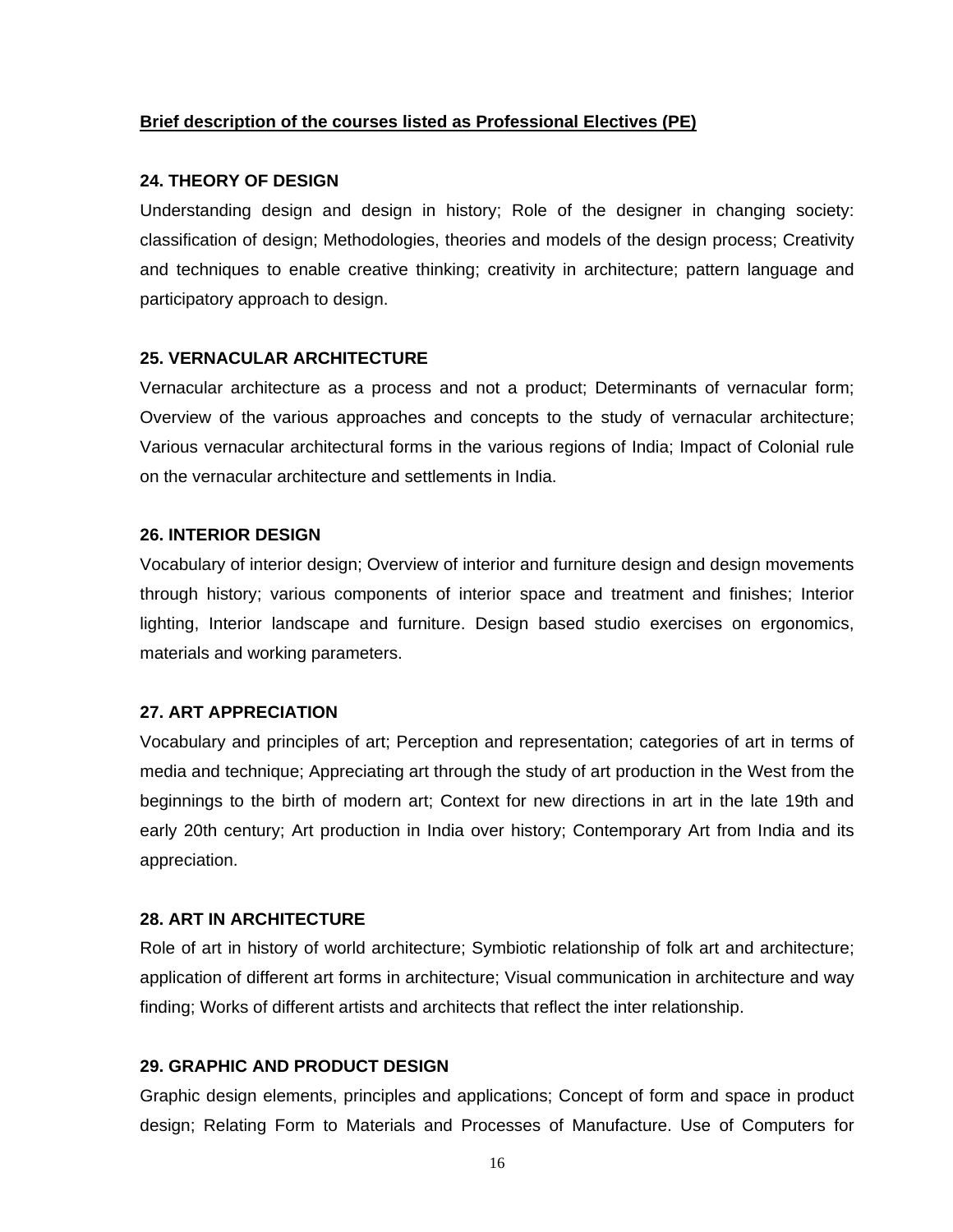Form generation; Creativity techniques; product detailing and manufacture; exploratory mockup models for concept development, refinement and detailing; product design prototyping and advanced manufacturing processes.

### **30. CONTEMPORARY PROCESSES IN ARCHITECTURE**

Theories of media and its influence on the perception of space – Virtual Reality – Augmented Reality. An understanding of the various aspects of Digital Architecture and its exploration through emerging phenomena that relies on abstraction of ideas is facilitated. This is done through study the works of contemporary architects who have illustrated the influence of the digital media in evolving architecture.

#### **31. ARCHITECTURAL JOURNALISM**

Introduction to basic skills relevant to the practice of professional journalism; Fundamentals of writing, Technologies and journals; Contemporary architectural journalism; Code of Ethics and Press Laws; Regional, National and International discussion forums; Public Discourse on the Internet, Mass Media and Public Opinion; Critique on selected pieces of journalism; Introduction to Photojournalism; contributions of photography to the professional practice of architecture; modern photography techniques.

#### **32. DISASTER MITIGATION AND MANAGEMENT**

Disasters, their significance and types; Relationship between vulnerability, disasters, disaster prevention and risk reduction is understood. Inter- relationship between disasters and development; Disaster Risk Reduction (DRR); Disaster Risk Management in India; Disaster Management Act and Policy; Role of GIS and Information Technology Components in Preparedness, Risk Assessment, Response and Recovery Phases of Disaster; Disaster Damage Assessment; applications and case studies.

#### **33. GREEN BUILDINGS AND RATING SYSTEMS**

Passive design considerations; active systems; design for energy efficient building- day lighting and natural ventilation; technologies for alternative sources of energy; Net Zero buildings; software tools for the design of a building and the performance evaluation of a building with respect to energy; Rating systems: IGBC, LEED, GRIHA.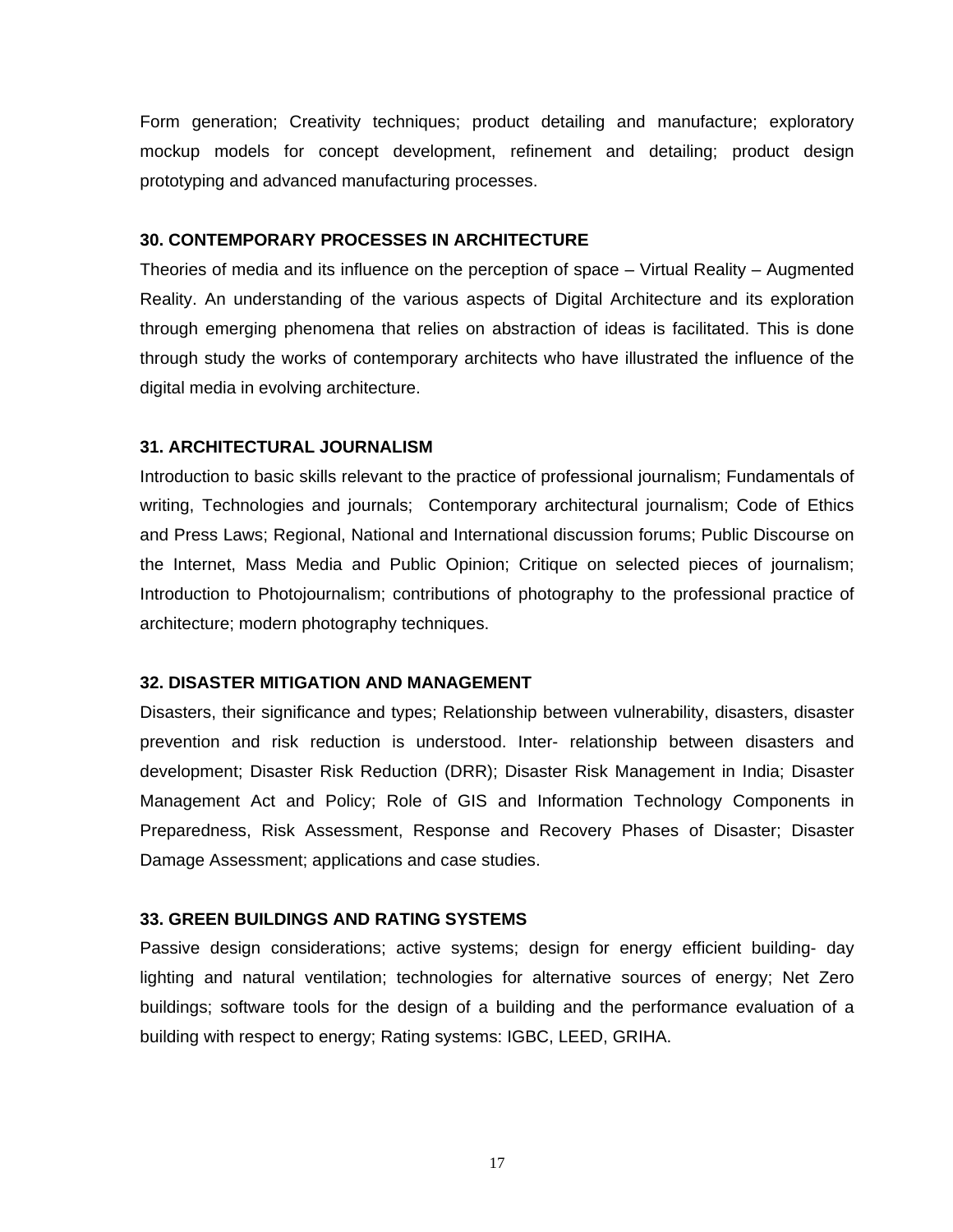#### **34. SUSTAINABLE CITIES AND COMMUNITIES**

Introduction to Green concepts; Depleting resources and climate change; Sustainable site selection and development sustainable building materials and technologies; Low impact construction – Bio mimicry, Dimensions of sustainable, sustainable community; case studies of eco- cities/ communities.

#### **34A. BUILDING PERFORMANCE AND COMPLIANCE**

Building performance assessment and energy simulation tools, understanding of National Building Code (NBC) and Energy Conservation Building Code (ECBC) of India to provide minimum requirements for energy efficient design and construction of buildings; various compliance approaches; Building Envelope; Comfort Systems; Lighting systems; Electrical and renewable energy systems.

#### **35. ARCHITECTURE OF SOUTH EAST ASIA**

Architecture as evolving within specific cultural contexts including aspects of politics, society, religion, climate; geography and geology, etc. through history in the context of South East Asia (Indonesia, Malaysia, Thailand and Cambodia, Sri Lanka); Development of architectural form with reference to Technology, Style and Character illustrated with examples from each country.

#### **36. ARCHITECTURAL DESIGN WITH STEEL**

To understand the design potential of steel as a material in construction and the inherent structural benefits of the material. To inform the various components of steel as structural and aesthetic design element thru various case studies. To familiarize the best practices of steel as a construction material.

### **37. ARCHITECTURAL DESIGN WITH GLASS**

This is an Industry based course to provide the students with the latest & recent trends in the use of glass in architecture. The right selection and usage of glass for appropriate purposes is vital in the design of buildings. Therefore modern concepts on Glass Architecture, Role of Glass in Green design and concepts on considerations for improving the building performance using glass are included.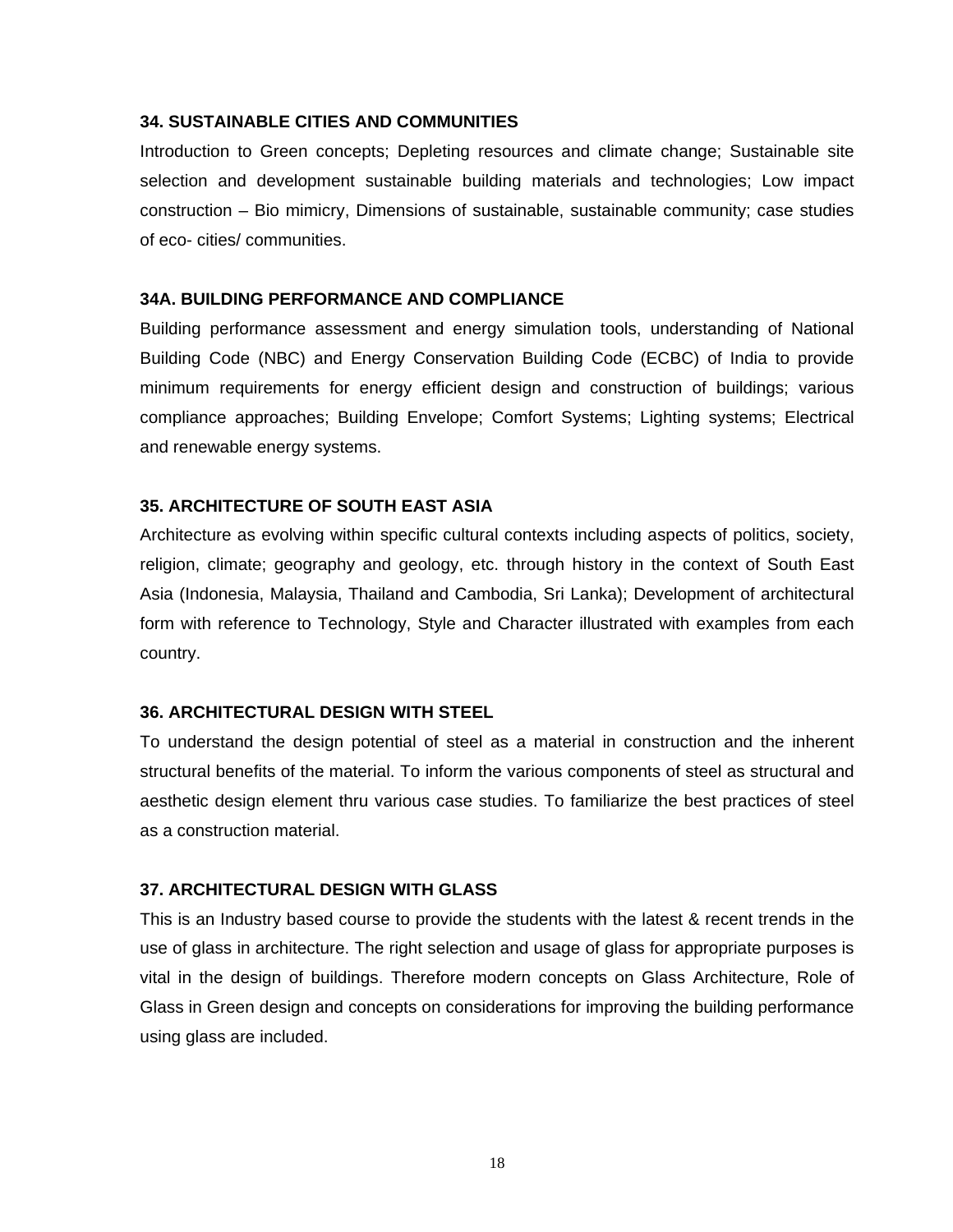#### **38. FURNITURE DESIGN**

Principles and history of furniture design; modern movements and the creation of ergonomic and functional furniture; modular concepts in furniture design, mass production and fabrication; codes and specifications; eco- design.

#### **39. APPROPRIATE BUILDING TECHNOLOGIES**

Appropriate technologies and cost effective technologies; technologies as evolved from contexts through the practice of International architects and Indian architects; Systems and techniques developed in research labs, etc.

### **40. EARTHQUAKE RESISTANT ARCHITECTURE**

Fundamentals of Earthquake and the basic terminology; Historical experience; Site Planning and Performance of Ground and Buildings; Seismic codes and building configuration; Seismic design and detailing of non-engineered construction; Seismic design and detailing of RC and steel buildings; Design of non-structural elements; architectural design for Seismic resistance.

### **41. ARCHITECTURAL CONSERVATION**

Various issues and practices of Conservation; values and ethics; status of conservation in India and the various agencies involved in the field of conservation worldwide and their policies; various guidelines for the preservation, conservation and restoration of buildings; management of historic sites; study of various charters; character and issues in our heritage towns through case studies; Role of INTACH, UNESCO, ICOMOS and other such organization.

#### **42. BUILDING SYSTEMS INTEGRATION AND MANAGEMENT**

System and Sub-systems in buildings, relationship and analysis of sub-systems; Building systems for different building typologies, Optimization and sub-system; Control systems for various buildings services, Types of controllers. Preparation of necessary drawings for installing control systems, Integrated building management system, remote monitoring and management, Home automation, Developments in service control systems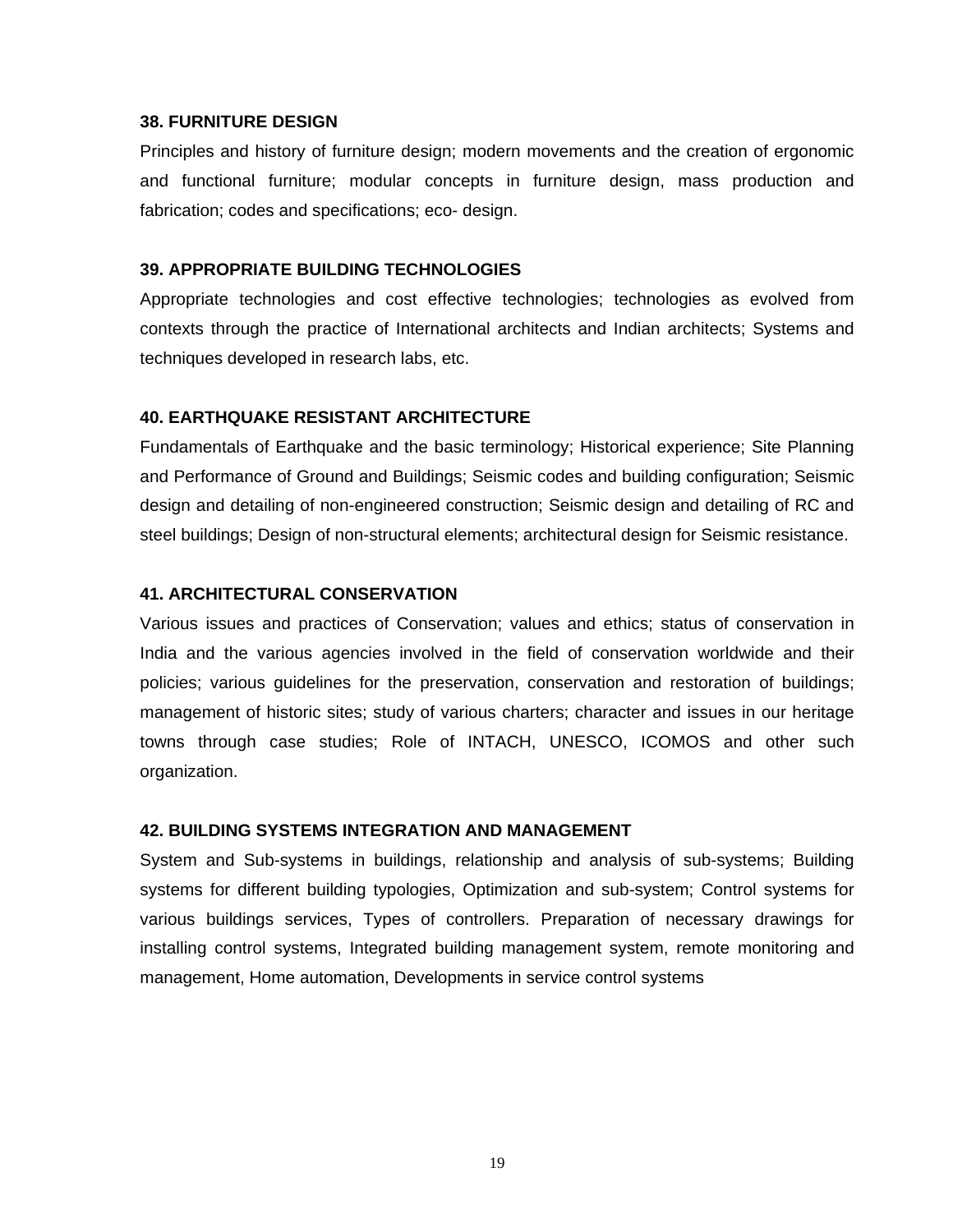# **Brief description of the courses listed as Professional Ability Enhancement Compulsory Course (PAECC)**

## **43. PROFESSIONAL PRACTICE**

The architectural profession and the role of professional bodies and statutory bodies; Code of Conduct and ethics in professional practice and the mandatory provisions of the Architects Act 1972; Building bye-laws, Important legislations which have a bearing on the practice of architecture; Arbitration and other legal aspects; Project Management- tender and contract; Implications of globalisation on professional practice with particular reference to WTO and GATS.

#### **44. INTERNSHIP/ PRACTICAL TRAINING**

Orientation under an architect that would include the process of development of conceptual ideas, presentation skills, involvement in office discussions, client meetings, development of the concepts into working drawings, tendering procedure, site supervision during execution and coordination with the agencies involved in the construction process and to facilitate the understanding of the evolution of an architectural project from design to execution.

#### **45. PROJECT MANAGEMENT**

Project management concepts–objectives& scope, planning /monitoring & control, scheduling / Quality & cost; Traditional management system; Development of bar chart; CPM networks-Merits and Demerits; PERT network, theory of probability and statistics; Cost model and cost optimization; resource allocation-resource smoothing, resource leveling; Project Feasibility study, Real estate & regulatory strategies, Facility Programming & Planning, Design management, EPC, Testing & commissioning.

### **46. DISSERTATION / SEMINAR / RESEARCH METHODOLOGY**

This is research writing in a thrust area in architecture. Methods of analysis should have a scientific basis and thorough investigative research is required from primary and secondary sources- through library research and literature review; documentation; etc. This can be a prelude to the 'Architectural Design Thesis'.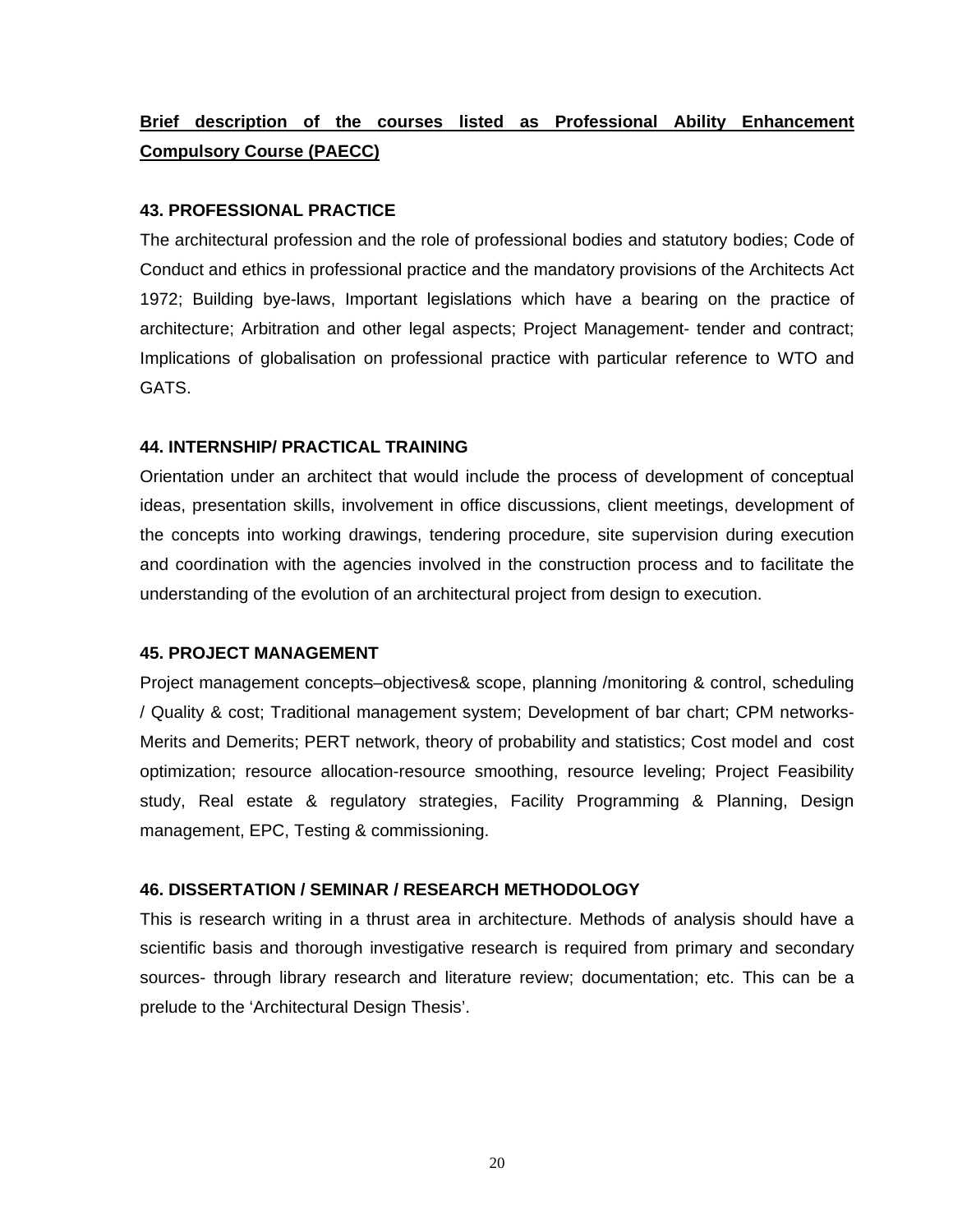#### **Brief description of the courses listed as Skills Enhancement Courses (SEC)**

#### **47. COMMUNICATION SKILLS**

Communication skills in English through listening, speaking, reading and writing; Listening skills through talks for specific information; Speaking skills with specific reference to prospective/ actual clients, suppliers, business partners and colleagues; Reading particularly, rules and regulations, catalogues, architecture journals and textbooks; writing skills especially writing emails, resumes; statement of purpose, proposals and reports.

### **48. COMPUTER STUDIO**

Computer operation principles and image editing through a graphical Composition; Computer aided 2D drafting and 3D Modeling through simple exercises; Rendering of a building to create a photo realistic image.

### **49. BUILDING INFORMATION MODELING**

Lab based course to build comprehensive Building Information Models (BIM) using appropriate Digital software and Media; BIM for building energy simulation; BIM for cost estimating, project phasing and administration.

#### **50. DIGITAL GRAPHICS AND ART**

Lab based course involving video, image and vector editing using editing software; scripting; synchronization of sound with patterns generated; Presentation using voice over and production of CD ROMs.

## **51. ENTREPRENEURSHIP SKILLS FOR ARCHITECTS**

Introduction to entrepreneurship; leadership skills and self-motivation; marketing and finance management; starting a small business; future-oriented design principles to increase the design organization's innovative and competitive qualities; Sustainability; Risk-taking; Job procurement; Employee management; marketing; Social entrepreneurship and its relevance to the practice of architecture.

## **52. FOREIGN LANGUAGE**

Course on any foreign language.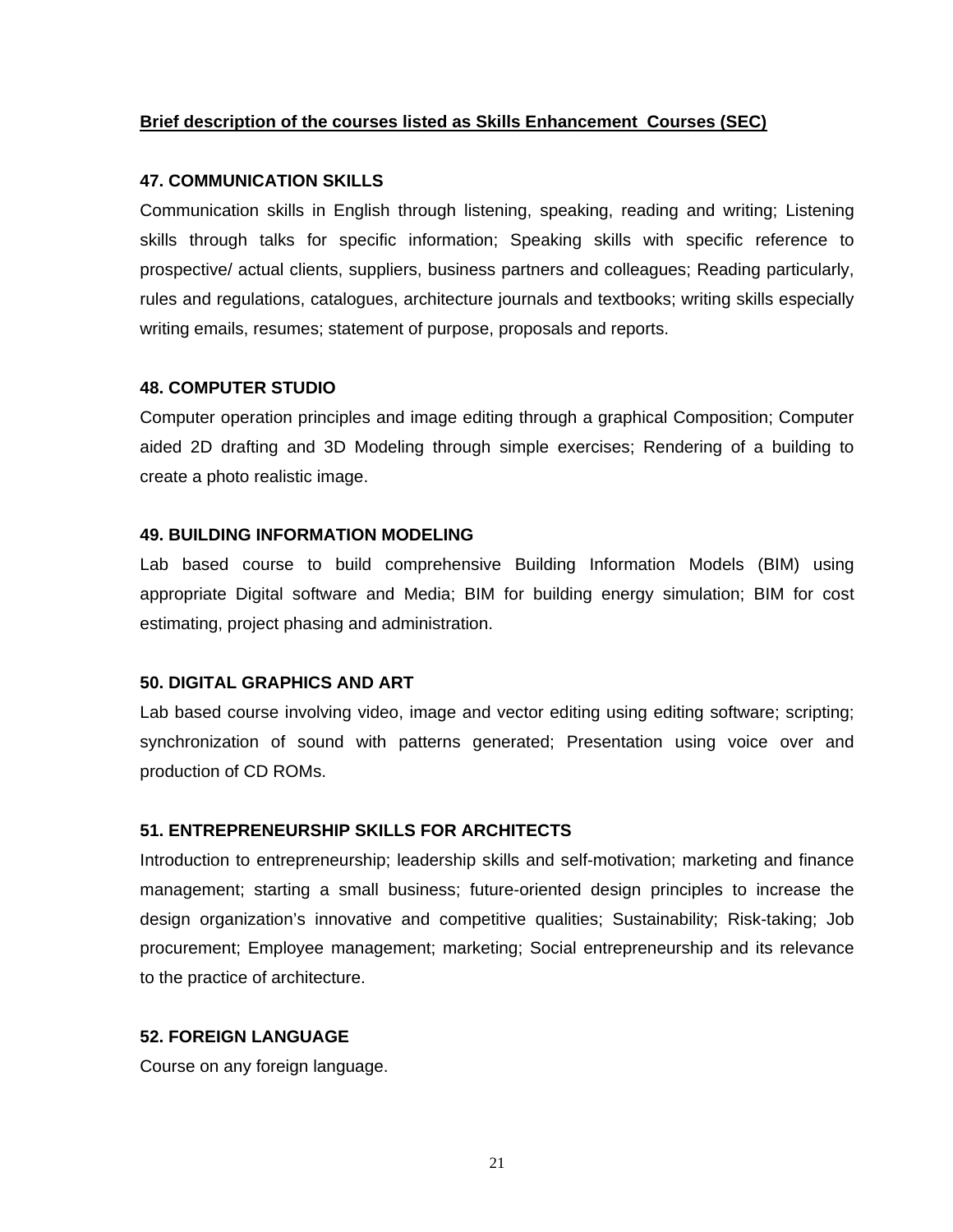# **GUIDELINES FOR CONDUCT OF PRACTICAL TRAINING AND ARCHITECTURAL DESIGN THESIS**

# **1.0 PRACTICAL TRAINING**

1.1Practical Training shall be undergone during  $8<sup>th</sup>/ 9<sup>th</sup>$  semester of the Architecture Degree program for a period of one semester in the office of an architect or an organization operating in an allied field of practice or research, duly approved by the institution, under mentorship of an architect having experience of at least 5 years.

1.2. The practical training shall be supervised and evaluated through periodic assessment by the mentoring architect and end semester examination (viva voce) as part of curricular studies.

1.3.Training in Foreign Country shall be done under the Registered Architect of that Country and to be approved and monitored by the Head of the Institution.

# **2.0 ARCHITECTURAL DESIGN THESIS**

2.1The Architectural Design Thesis shall be prepared under the guidance of a core Faculty member.

2.2 The Institution shall conduct the internal evaluation at stages for the Architectural Design Thesis with the guide as a co-assessor.

2.3 A jury comprising of an internal and external examiner and the guide shall conduct the final examination (Viva-voce) of the Architectural Design Thesis. External Examiners shall have minimum 10 years' experience.

2.4 Practical Training shall be completed before the commencement of Architectural Design Thesis.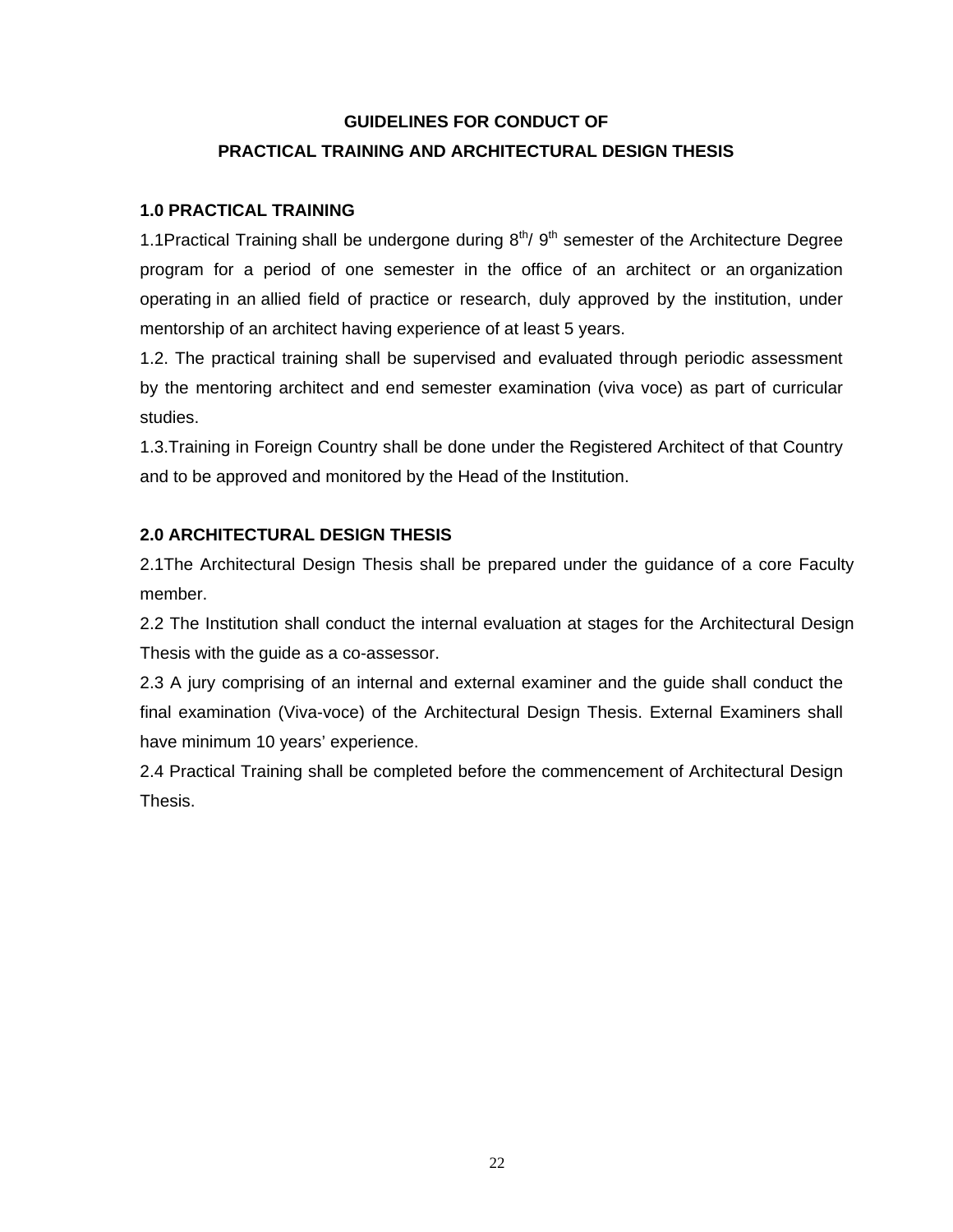#### **APPENDIX-B**

### **STAFF REQUIREMENT**

### **(Strength of full time-faculty based on sanctioned intake)**

# **A. FULL TIME TEACHING STAFF:**

| Year   | Ш |   |      |    |   |   |      |    |   |    | $\mathsf{III}$ |                                                                                          |   |                | IV      |    |   | Total |      |    |    |
|--------|---|---|------|----|---|---|------|----|---|----|----------------|------------------------------------------------------------------------------------------|---|----------------|---------|----|---|-------|------|----|----|
| Intake | H | P | A Pr | AP | н | P | A Pr | AP | H | P. | A Pr           | AP                                                                                       | н | P <sub>1</sub> | Pr<br>A | AP | н | P     | A Pr | AP |    |
|        |   |   |      |    |   |   |      |    |   |    |                |                                                                                          |   |                |         |    |   |       |      |    |    |
| 40     |   | 0 |      |    |   |   |      |    |   |    | າ              | 6                                                                                        |   | $\Omega$       |         | 8  |   |       |      | 10 | 15 |
| 80     |   | 0 |      | 4  |   |   |      | 8  |   |    |                | 12                                                                                       |   | 2              |         | 15 |   |       |      | 20 | 29 |
| 120    |   | 0 |      | 6  |   |   |      | 11 |   |    | 6              | 17                                                                                       |   | 3              |         | 22 |   |       | 10   | 28 | 43 |
|        |   |   |      |    |   |   |      |    |   |    |                | H- Head of Institution; P- Professor; A Pr- Associate Professor; AP- Assistant Professor |   |                |         |    |   |       |      |    |    |

# **Notes:**

- 1) Only candidates registered with Council of Architecture (COA) under the provisions of the Architects Act, 1972 shall be eligible for the core faculty posts subject to minimum qualifications and experience as prescribed in Appendix B.
- 2) In addition to above, approximately 25% of the teaching load should be allotted to the Visiting faculty drawn from profession*.*
- 3) Full time faculty may be recruited in the allied areas from the field of Engineering / Fine Arts / Humanities, etc. provided that there is a minimum of 12 core full time faculty along with Head for an intake of 40. The faculty from allied areas shall not exceed more than 3 for an intake of 40, 6 for an intake of 80 and 9 for an intake of 120. Further, they should be appointed only at the posts of Associate Professor and Assistant Professor in the cadre ratio of 1:2. The minimum qualifications and experience required for appointment of these faculty shall be as per AICTE/UGC Norms, as the case may be.
- 4) To maintain teacher/student ratio of 1:10, the institution shall have requisite number of visiting faculty teaching equivalents in addition to Full time teaching staff.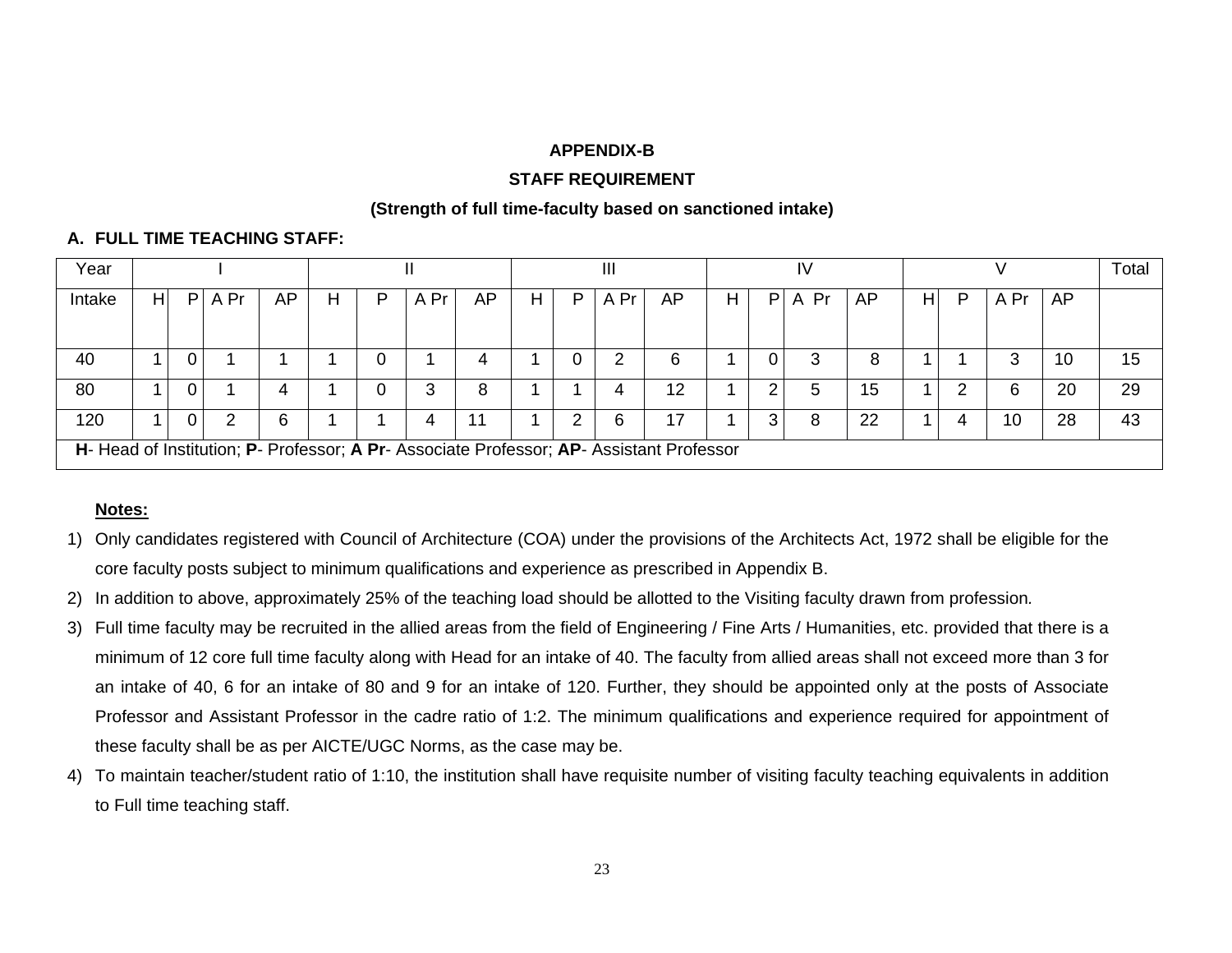- 5) One Professor Design Chair for every intake of 40 can be appointed and shall be counted against Professor Cadre.
- 6) Professor Design Chair and other faculty members appointed on tenure basis cannot be considered as Head of the Institution / Principal / Dean/ Head of Department.
- 7) Upto 50% of the faculty members other than Professors (excluding Professor Design Chair) can be on tenure basis. The minimum duration of tenure should be 3 years.

| $\mathbf{s}$   | <b>Position</b>           |                          |                |                | <b>Remarks</b> |               |                |                |                |     |                                           |
|----------------|---------------------------|--------------------------|----------------|----------------|----------------|---------------|----------------|----------------|----------------|-----|-------------------------------------------|
| No             |                           |                          |                |                |                |               |                |                |                |     |                                           |
|                | <b>Intake</b>             |                          | 40             |                |                | 80            |                |                | 120            |     |                                           |
|                | Year of operation         |                          | $\mathbf{I}$   | $\mathbf{III}$ |                | $\mathbf{II}$ | $\mathbf{III}$ |                | $\mathbf{I}$   | III |                                           |
| 1              | Librarian                 | 1                        |                |                |                |               | 1              |                |                |     | Qualifications<br>As<br>per<br><b>UGC</b> |
| 2.             | Assistant Librarian       |                          |                |                |                |               |                |                |                |     | Desirable- Qualifications<br>As per UGC   |
| 3              | Lab / Workshop Technician | $\overline{\phantom{0}}$ |                | $\overline{2}$ | ۰              |               | $\overline{2}$ |                | $\overline{2}$ | 2   | Min one<br>for<br>computer<br>centre      |
| $\overline{4}$ | Administrative personnel  | 4                        | $\overline{2}$ | $\overline{2}$ | $\overline{2}$ | 3             | 4              | 3              | 3              | 4   |                                           |
|                | Accounts personnel        |                          |                | $\overline{2}$ |                | 1             | $\overline{2}$ | $\overline{2}$ | 3              | 4   |                                           |
| 5              | Class IV employees        |                          |                |                |                | As required   |                |                |                |     |                                           |

# **B. NON TEACHING STAFF**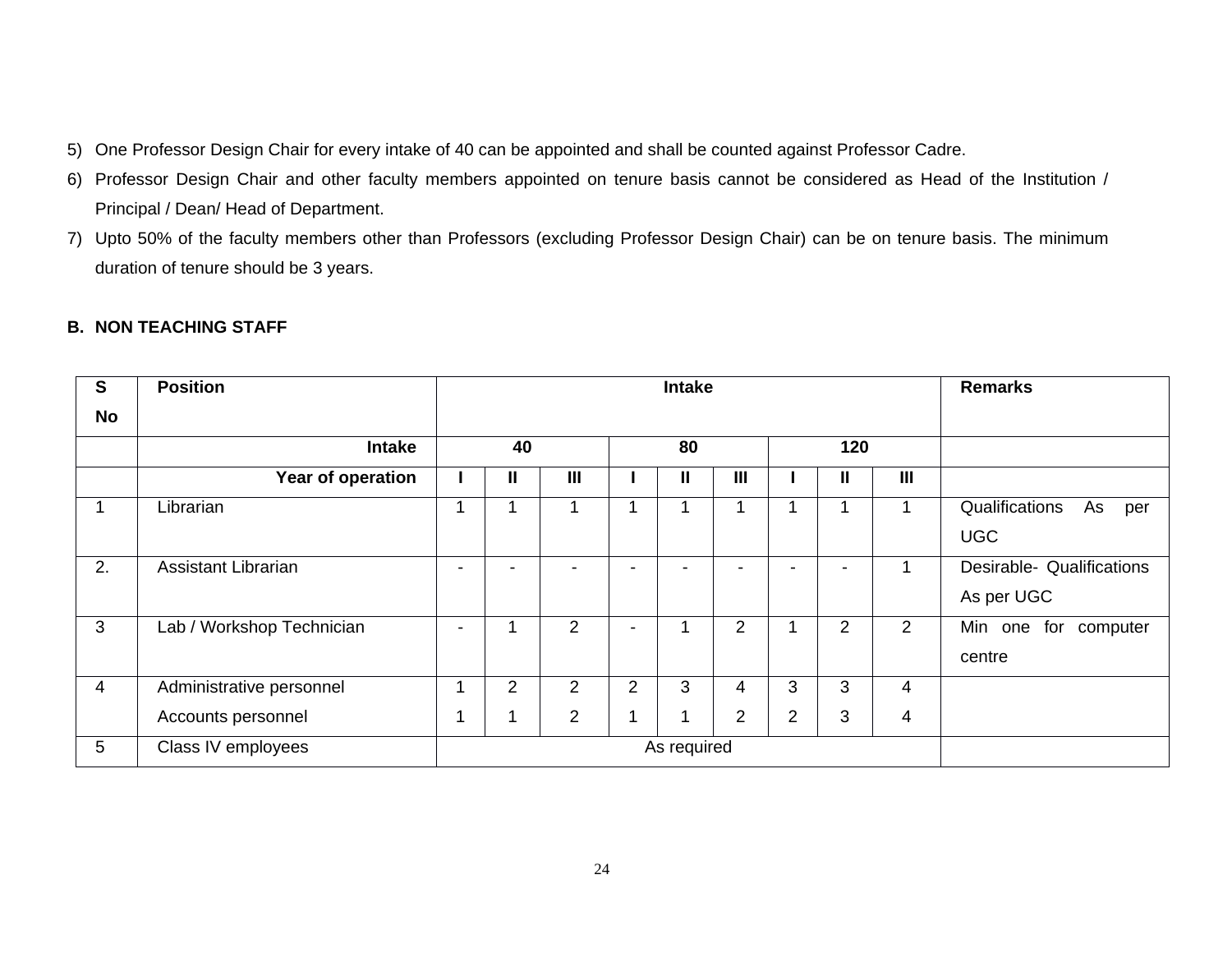# **C. MINIMUM QUALIFICATIONS, EXPERIENCE AND STRUCTURE FOR TEACHING POSTS IN DEGREE LEVEL ARCHITECTURAL INSTITUTIONS**

| SI.No. | Designation                | Pay-Scale                                                                                  | Qualifications & Experience                                                                                                                                                                                                                                                                                                                                           |
|--------|----------------------------|--------------------------------------------------------------------------------------------|-----------------------------------------------------------------------------------------------------------------------------------------------------------------------------------------------------------------------------------------------------------------------------------------------------------------------------------------------------------------------|
| 1.     | <b>Assistant Professor</b> | Pay-Scale as prescribed by<br>Central/respective State<br>Government from time to<br>time. | Bachelor's Degree in Architecture<br>with minimum 60% marks and Three<br>years of relevant professional<br>experience.<br><b>OR</b><br>Bachelor's Degree in Architecture<br>and Master's Degree in Architecture<br>with minimum 60% marks at either<br>level and one year of relevant<br>professional experience.                                                     |
| 2.     | Associate Professor        | Pay-Scale as prescribed by<br>Central/respective State<br>Government from time to<br>time. | Bachelor's Degree in Architecture<br>and Master's Degree in Architecture<br>with minimum 60% marks at either<br>level and<br>Eight years experience in teaching/<br>research/ professional work out of<br>which a full-time teaching experience<br>of minimum Three years<br>Or<br>Thirteen years of professional<br>experience.                                      |
| 3.     | Professor                  | Pay-Scale as prescribed by<br>Central/respective State<br>Government from time to<br>time. | Bachelor's Degree in Architecture<br>and Master's Degree in Architecture<br>with minimum 60% marks at either<br>level and<br>Fourteen years experience in<br>teaching/research/professional work<br>out of which a full-time teaching<br>experience of minimum Five years<br>Or<br>Nineteen years of professional<br>experience.<br>Desirable: Ph.D. in Architecture. |
| 4.     | Principal/ Director        | Pay-Scale as prescribed by<br>Central/respective State<br>Government from time to<br>time. | Bachelor's Degree in Architecture<br>and Master's Degree in Architecture<br>with minimum 60% marks at either<br>level and<br>Seventeen years experience in<br>teaching/research/professional work<br>out of which a full-time teaching                                                                                                                                |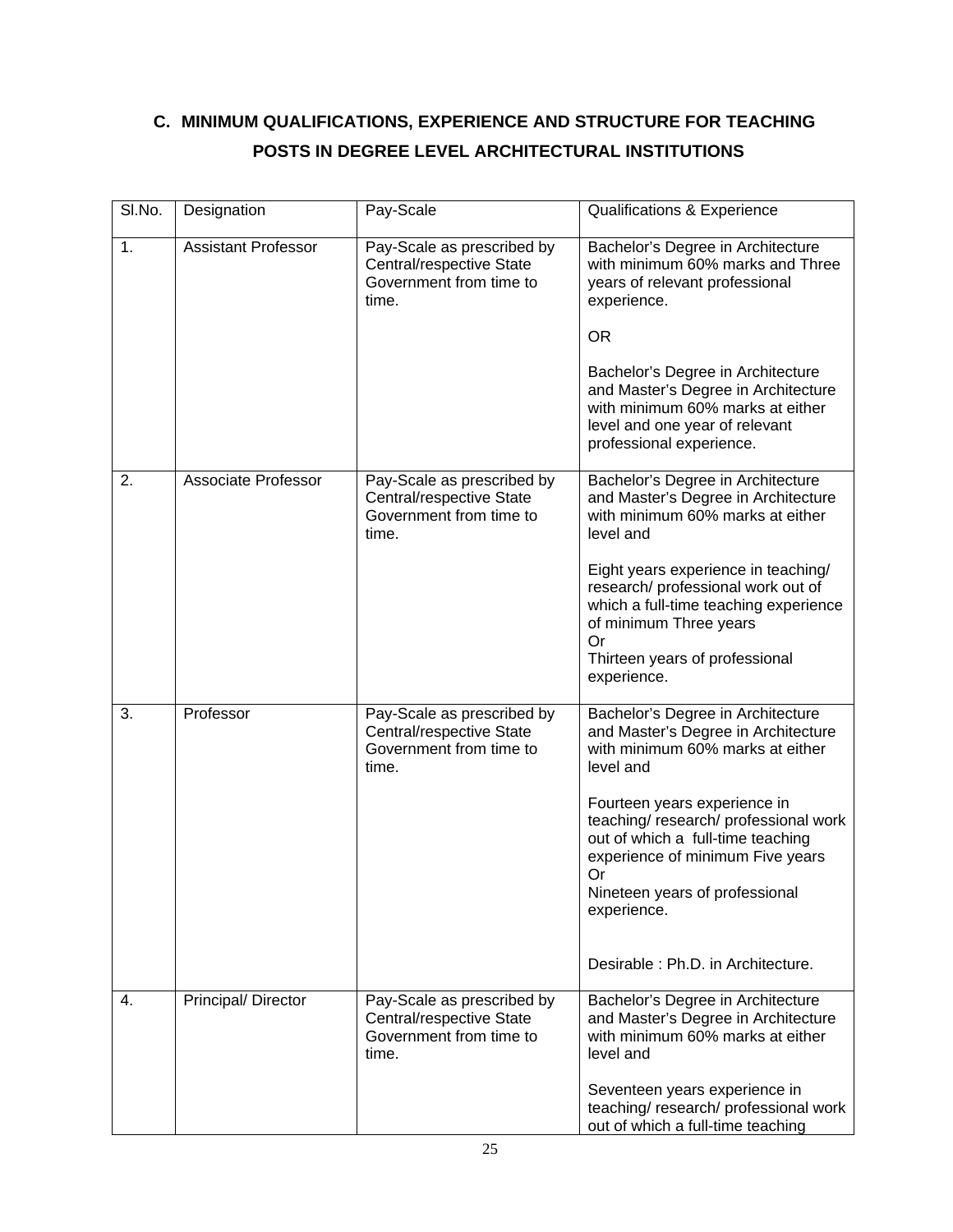|    |                             |                                                                                            | experience of minimum Eight years<br>Or<br>Twenty years of professional<br>experience.<br>Desirable: Ph.D. in Architecture.<br>Experience in Administration at a<br>responsible position.                                                                       |
|----|-----------------------------|--------------------------------------------------------------------------------------------|-----------------------------------------------------------------------------------------------------------------------------------------------------------------------------------------------------------------------------------------------------------------|
| 5. | Professor (Design<br>Chair) | Pay-Scale as prescribed by<br>Central/respective State<br>Government from time to<br>time. | Bachelor's Degree in Architecture<br>and Twenty Five years professional<br>experience of commendable,<br>acknowledged and published<br>professional work.<br>(Each institution may have one such<br>appointment per intake of 40, strictly<br>on tenure basis.) |

### **Note :**

- 1. It is advisable that approx. 25% of the teaching load should be allotted to the visiting faculty so that the students are brought in closer contact with the persons actively engaged in practice.
- 2. Each institution may have a staff structure (faculty) consisting of the following: Principal/ Director and Professors, Associate Professor and Asstt. Professors in the ratio of **1:2:6.** Refer Table A under Appendix-B.
- 3. The Institutions may recruit faculty in the field of Engineering/Qty. Surveying/Art/Humanities depending on the actual requirements against the total sanctioned strength. Refer Table A under Appendix-B.
- 4. The equivalent qualification shall mean any such qualification as recognised by the Council of Architecture for registration as an Architect under section 25 of the Architects Act, 1972.
- 5. The Institution may appoint Professor (Design chair).

# **1.0 Explanations:**

**1.1** Experience shall mean professional experience and/or Teaching and/or Research in the field of Architecture, counted from the date of registration with Council for core faculty or valid equivalent certification from concerned authorities. Professional experience shall be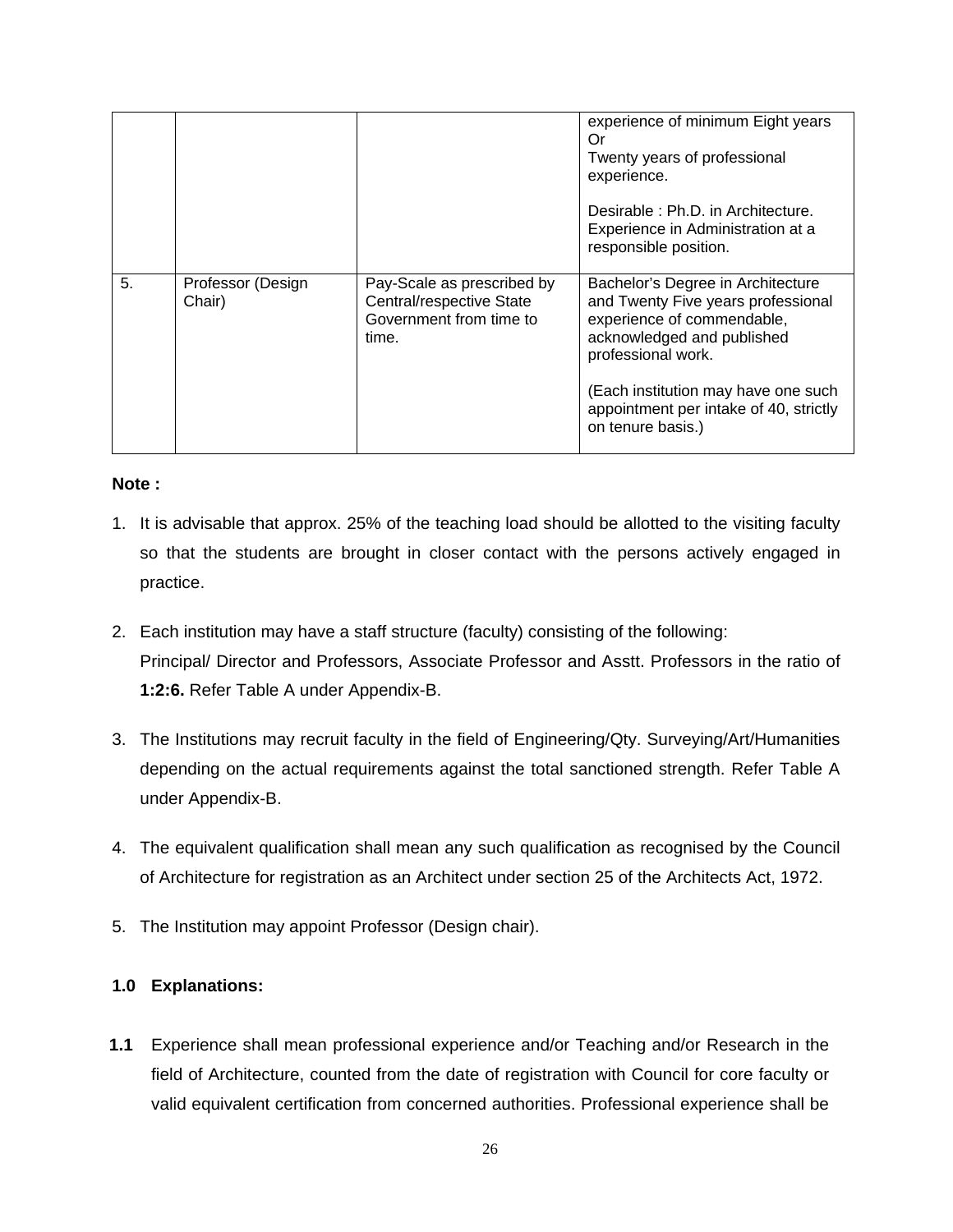substantiated by Experience certificates from employers, Work orders, Completion certificates & Sample Drawings of the projects undertaken as the case may be.

- **1.2** Full time faculty means a registered architect, who has put up full time service as a faculty member with the institutions approved by COA, either on regular (Permanent) or tenure basis (full time).
- **1.3** Section-D attached to this Appendix provides an indicative list of programs considered equivalent to M. Arch. Degree for the purpose of employment in the Institutions imparting Architectural education. This list will be notified by Council of Architecture from time to time.
- **1.4** Undergraduate qualifications acquired through self-study / non-formal mode though acceptable for purpose of Registration shall not be considered as equivalent Qualification for recruitment as faculty. However, such candidates with Post Graduate qualification in Architecture through formal mode are acceptable for Teaching. Post graduate qualification acquired through self-study/ non formal mode shall not be considered as acceptable qualifications.
- **1.5** Ph.D. shall be Doctorate conferred by recognized Indian Universities on any topic related to various subjects related to Architecture. Ph.D. awarded by universities outside India shall be considered equivalent only after such certification from Association of Indian Universities and/or any other competent authority of the Central/State Government.
- **1.6** Published Professional Work shall mean publication of Professional Work by candidate in any journal(s)or reputed magazine(s) related to design/architecture.

#### **2.0 Other Notes:**

- **2.1** Only candidates registered with Council of Architecture (COA) under the provisions of the Architects Act, 1972 shall be eligible for the above posts.
- **2.2** All the qualifications appearing in the schedule of qualifications under section 14 or notified under 15 of the Architects' Act 1972 shall be considered at par with Bachelor's Degree in Architecture for the purpose of recruitment as faculty member.
- **2.3** (i) Each Institution shall have minimum staff of 20 faculty members for an intake of 40, including the Principal / Head of Department. The staff structure prescribed by the Council for an intake of 40 shall be 15 full time faculty with minimum 12 core faculty including the Principal/Head, 3 faculty from allied areas and 5 visiting faculty teaching equivalents. The cadre ratio for full time faculty shall be Principal (Professor Cadre) – 1, Professors- 2, Associate Professors- 4 and Assistant Professors – 8.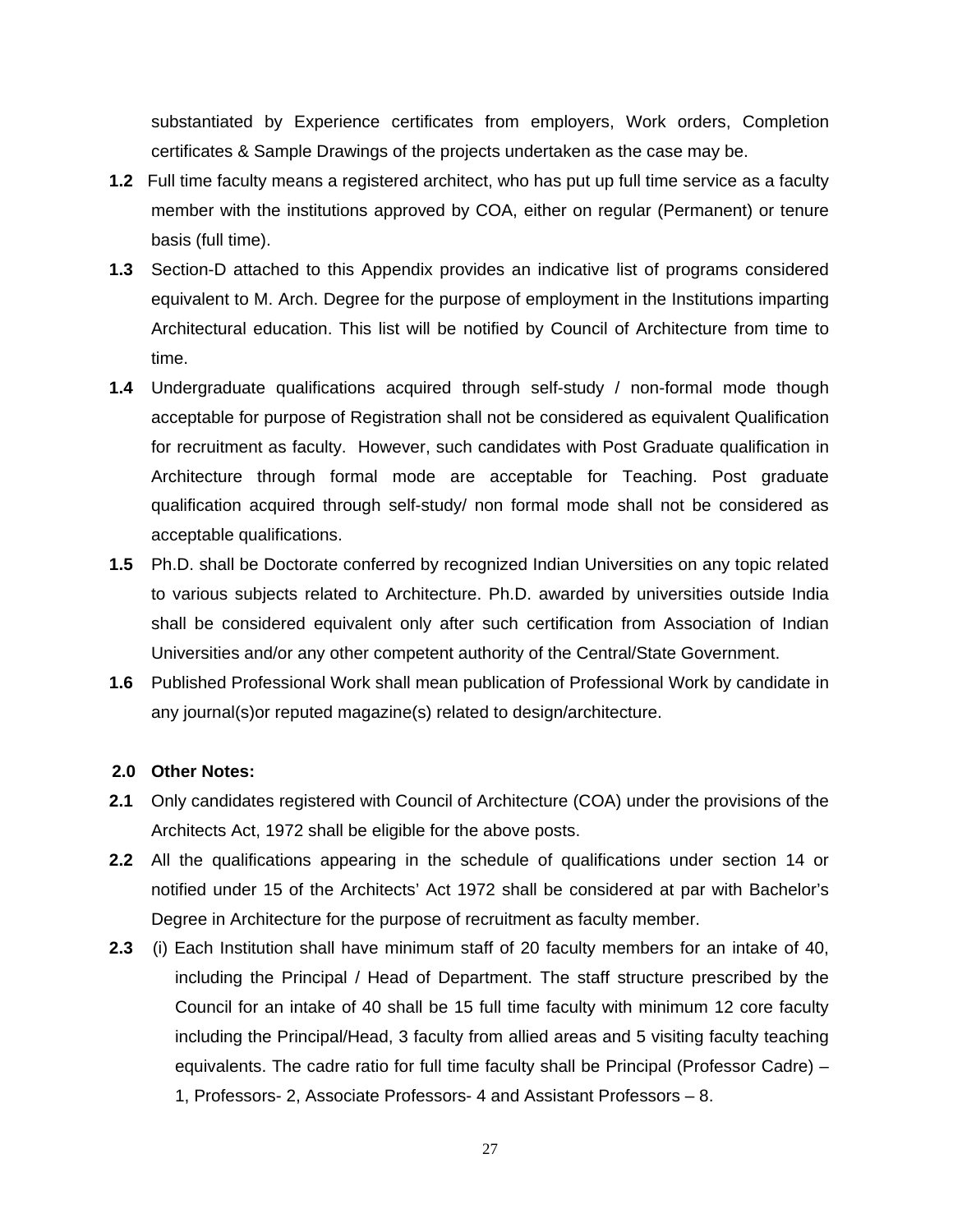- (ii) Each institution may have one position of full time Professor (Design Chair) for every intake of 40 and may be counted against the Professor Cadre provided one Full-time Professor is already appointed.
- (iii) For intake more than 40, proportionate increase in the above posts shall be made as outlined in Appendix B
- (iv) The full time faculty in allied areas shall be governed by norms prescribed by the AICTE/ UGC respectively for employment and up gradation
- (v) Of these full time faculty members, minimum 50% must be on permanent posts/ regular appointments and rest may be on tenure/ contract basis (full time). However, Principal / Head of Institution shall be a regular (permanent) Employee.
- (vi) 12 hours/ periods of contact within the working week is considered as one teaching equivalent for visiting faculty.
- **2.4** If a grade point system is adopted the CGPA will be converted into equivalent marks as given in the table E-6 of the notification no. 1-65/NEC/98-99, March 15, 2000 (Degree level – Government institutions) and May 3, 2000 (Degree level – Self-financing institutions)

| Grade point | Percentage of Marks |
|-------------|---------------------|
| 6.25        | 55                  |
| 6.75        | 60                  |
| 7.25        | 65                  |
| 7.75        | 70                  |
| 8.25        | 75                  |

- **2.5** All full time, regular faculty members must be paid the remuneration/ salary prescribed by University Grants Commission or such other Government body, in force at the time of appointment and duly revised from time to time.
- **2.6** To recognize the services rendered by senior faculty members who do not fit into above requirements, and are already in full-time employment at the same Institution for 15 years, the requirement of qualifications may be relaxed only once in the career for promotion to higher post, except for the post of Principal / Head of Department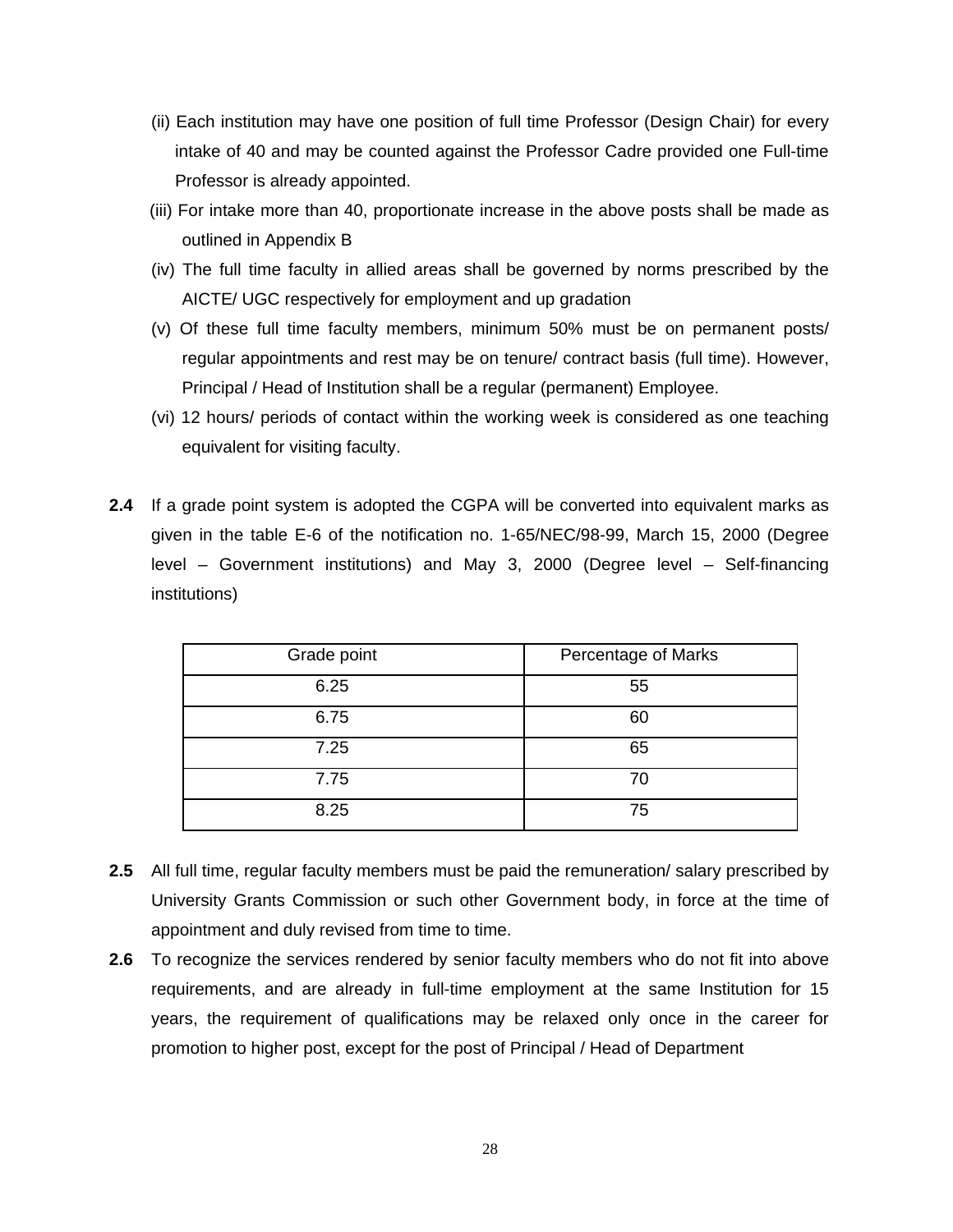- **2.7** All faculty members must be encouraged to actively pursue practice / research without neglecting their duties towards Institution / students and with due permission from the institution.
- **2.8** Service conditions of affiliating university and respective government for faculty members shall be applicable to all full time permanent faculty members.
- **2.9** The Retirement Age including Superannuation for Teaching posts of Assistant Professor, Associate Professors and Professors, including Professor (Design Chair) shall be 65 years or as stipulated by the Central/ State Government from time to time. Reemployment after superannuation shall be permissible against sanctioned vacancies and the faculty may continue to serve until the age of 70 but shall not hold an administrative position.
- **2.10** An Architecture degree program graduate who does not possess M. Arch. (or equivalent) or any experience, shall become eligible for the post of Assistant Professor, after undergoing a Training Program of minimum period of 3 to 6 months conducted by Research & Training Centre of the Council and upon qualifying Faculty Eligibility Test to be conducted by the Council.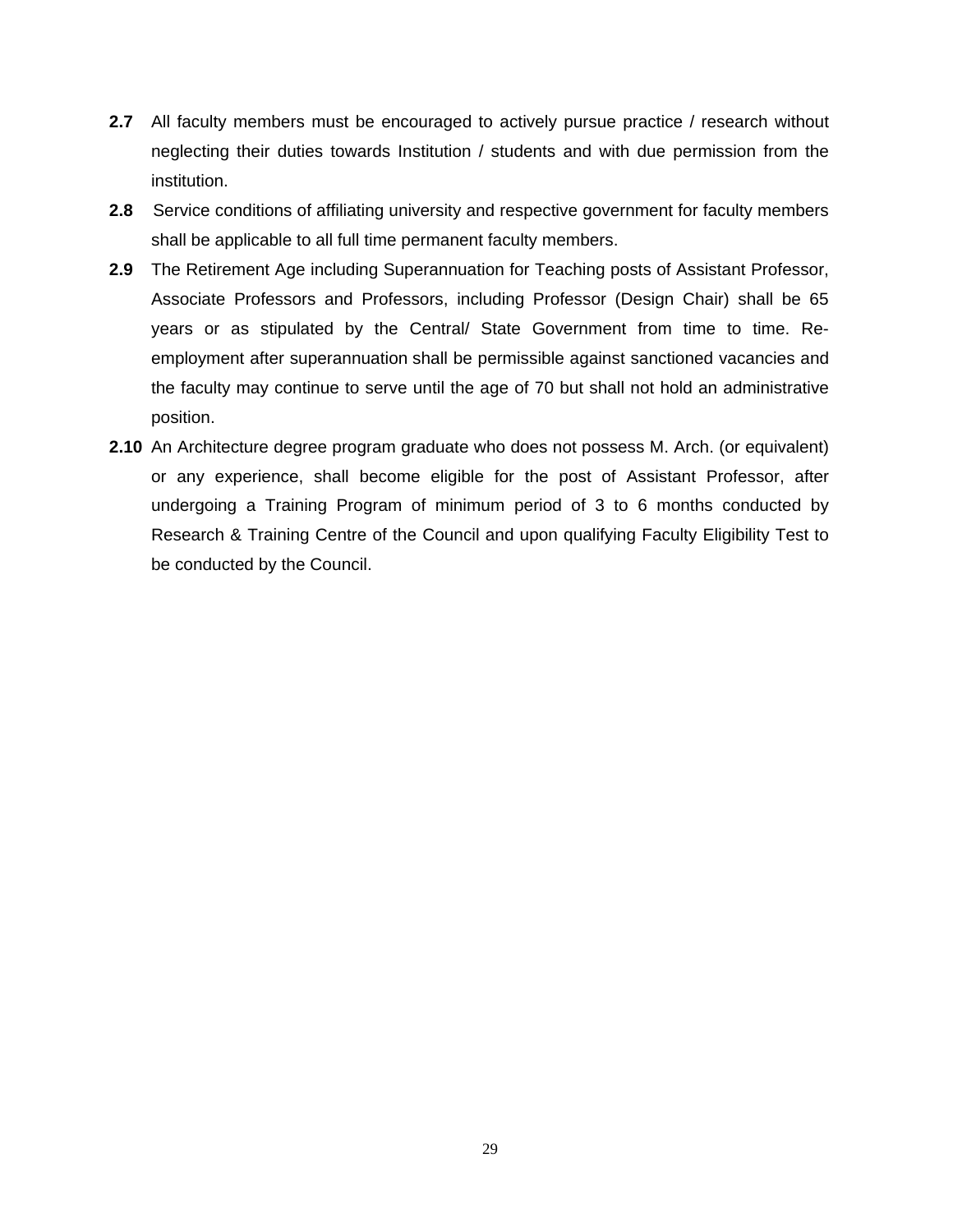# **D. LIST OF POST GRADUATE PROGRAMS TO BE CONSIDERED EQUIVALENT TO M.ARCH. FOR THE PURPOSE OF RECRUITMENT/EMPLOYMENT AS FACULTY MEMBERS IN ARCHITECTURAL INSTITUTIONS**

The Post Graduate degree or diploma programs in the following areas of specialization having duration of Two year/Four Semester (Full-Time) or Three years/Six Semester (Part-Time), granted by Indian Universities/competent Authorities recognized by Central/State government shall be considered equivalent to M. Arch. for the purpose of employment in the Institutions imparting Architectural education:

- 1. Architectural/ Heritage/ Building Conservation
- 2. Urban Design
- 3. Interior Design
- 4. Landscape Architecture
- 5. Product Design
- 6. Visual Communication
- 7. Sustainable Design
- 8. Housing
- 9. Urban Planning
- 10. Urban and Regional/ Rural Planning
- 11. City/ town and country Planning
- 12. Urban Development
- 13. Transportation Planning
- 14. Environmental Planning
- 15. Infrastructural / International / Construction / Project Management
- 16. Building Technology/Construction Management
- 17. Structural Design
- 18. Appropriate Technology
- 19. HVAC Design/ Building energy performance
- 20. Building Services
- 21. Building Automation
- 22. Computer Aided Design
- 23. Digital Architecture
- 24. Urban Infrastructure
- 25. Construction Engineering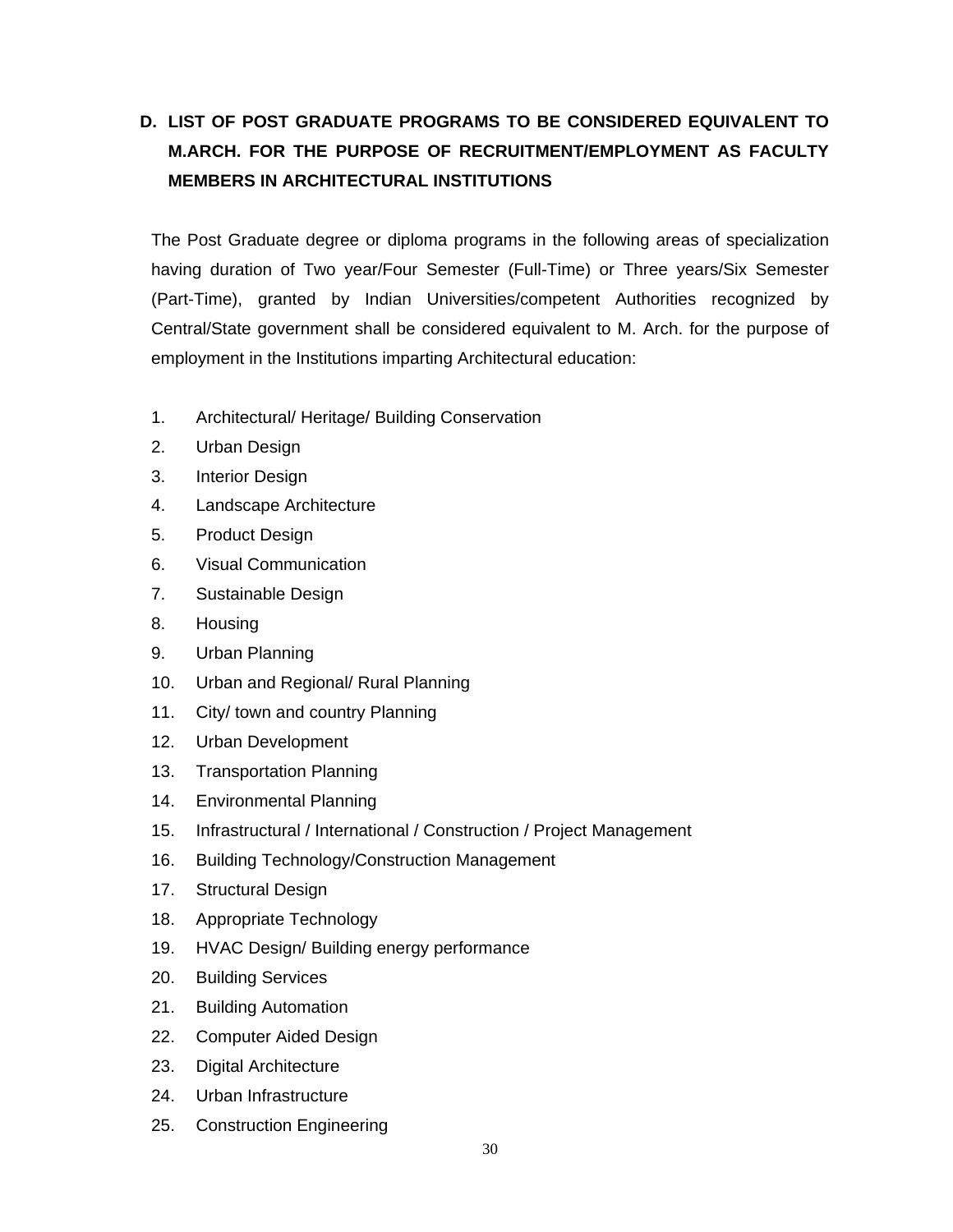- 26. Architecture Technology
- 27. Habitat studies/ Habitat management/Real Estate Management
- 28. Culture Studies
- **Note**: 1. All architects possessing Post Graduate Degree/ Diploma awarded by Authorities outside India shall be required to produce certificate of equivalence to that of M. Arch. degree awarded by Indian Universities from Association of Indian Universities and/or any other competent authority of the Central/State Government, in order to be considered for employment as faculty members.
	- 2. In case specializations of any Post Graduate degree or diploma programs are not listed above, the same shall be considered on case-to-case basis by the Council for ascertaining their equivalence.
	- 3. During certain period in the past, the post graduate courses offered in India were of one and half years (Three semesters) Full-Time duration. Such courses shall be considered equivalent to two years (Four semesters) course.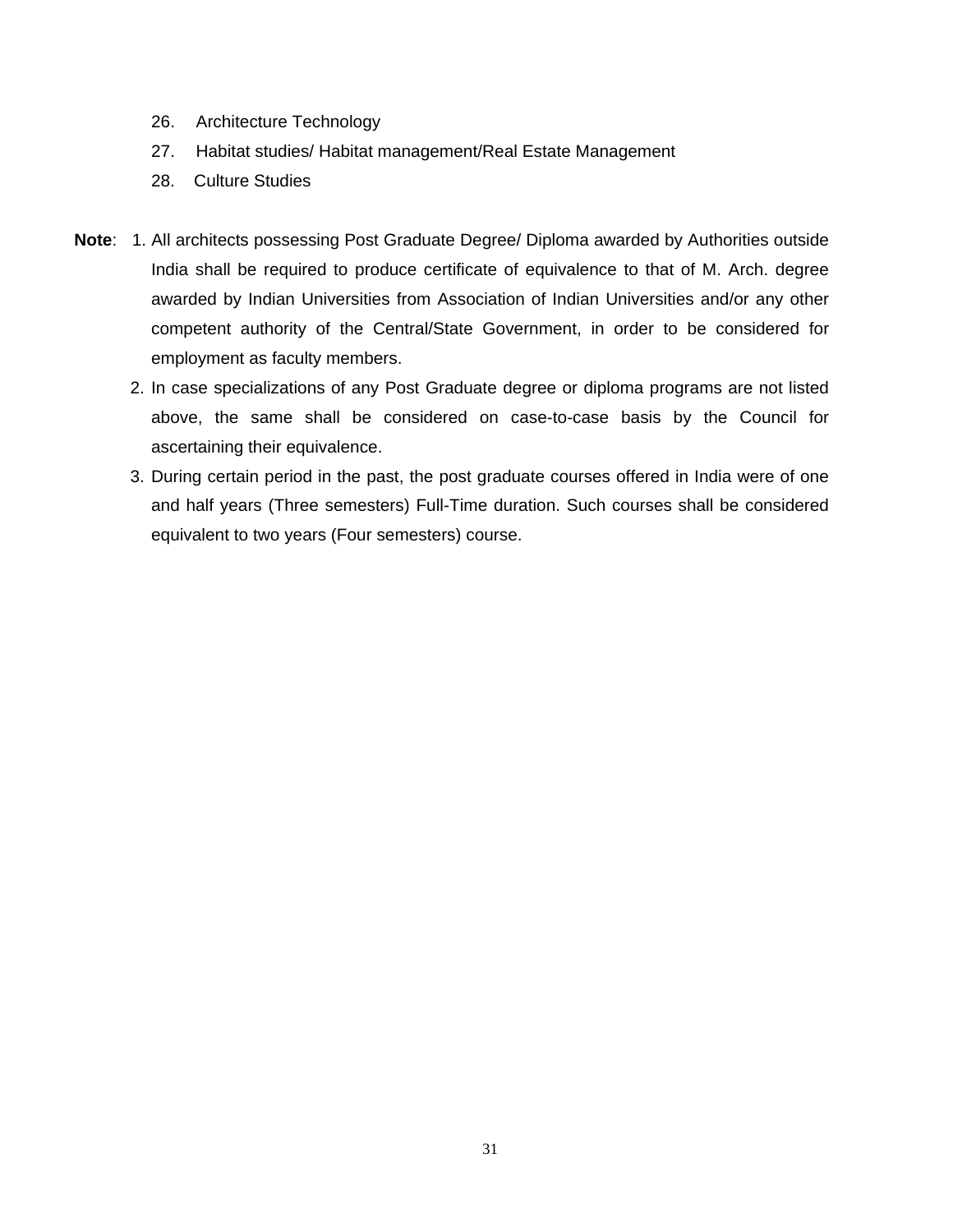#### **APPENDIX-C**

# **INFRASTRUCTURE REQUIREMENTS**

#### **A: SPACE**

| S.        | <b>Year of Operation</b>             |    | 1 <sup>st</sup> Year |     |                | 2 <sup>nd</sup> Year |                |    | 3rd Year |     |                | 4 <sup>th</sup> Year |    |                | 5 <sup>th</sup> Year |    | <b>Remarks</b>                                                                                                                                                                                                                                                                               |
|-----------|--------------------------------------|----|----------------------|-----|----------------|----------------------|----------------|----|----------|-----|----------------|----------------------|----|----------------|----------------------|----|----------------------------------------------------------------------------------------------------------------------------------------------------------------------------------------------------------------------------------------------------------------------------------------------|
| <b>No</b> | <b>Sanctioned Intake</b>             | 40 | 80                   | 120 | 40             | 80                   | 120            | 40 | 80       | 120 | 40             | 80                   | 20 | 40             | 80                   | 20 |                                                                                                                                                                                                                                                                                              |
|           | <b>ActivitySpaces (Carpet Area)</b>  |    |                      |     |                |                      |                |    |          |     |                |                      |    |                |                      |    |                                                                                                                                                                                                                                                                                              |
|           | Studio - 120 sq. m each              |    | 2                    | 3   | $\overline{2}$ | 4                    | 6              | 3  | 6        | 9   | 4              | 8                    | 12 | 1/5            | 9                    | 13 | Flexibility in terms of studio<br>spaces can be based on<br>local conditions, provided<br>that area of 3 Sq. M. per<br>student of sanctioned intake<br>is made available.<br>Studios for Stage 2 of the<br>course are to make provision<br>for use of laptops with<br>internet connectivity. |
|           | Lecture rooms- 60 sq. m<br>each      |    | 2                    | 3   |                | $\overline{2}$       | 3              | 2  | 4        | 6   | $\overline{2}$ | 4                    | 6  | $\overline{2}$ | 4                    | 6  | If studios incorporate lecture<br>spaces within them, then the<br>area of studio spaces shall<br>be calculated at 4 sq m per<br>student.<br>To be provided with OHP<br>and digital projection<br>facilities and sound amplifier<br>system.                                                   |
|           | Labs and Workshops - 40<br>sq.m each | 1  | 1                    |     | $\overline{2}$ | $\overline{2}$       | $\overline{2}$ | 3  | 3        | 3   | 3              | 4                    | 4  | 3              | 4                    | 4  | Environmental lab, lighting<br>and acoustic lab, Model<br>making and carpentry<br>workshop, Material Museum<br>etc.                                                                                                                                                                          |
|           | <b>Computer Centre - 60 sq. m</b>    |    |                      |     |                |                      |                |    |          |     |                |                      |    |                | 1                    |    |                                                                                                                                                                                                                                                                                              |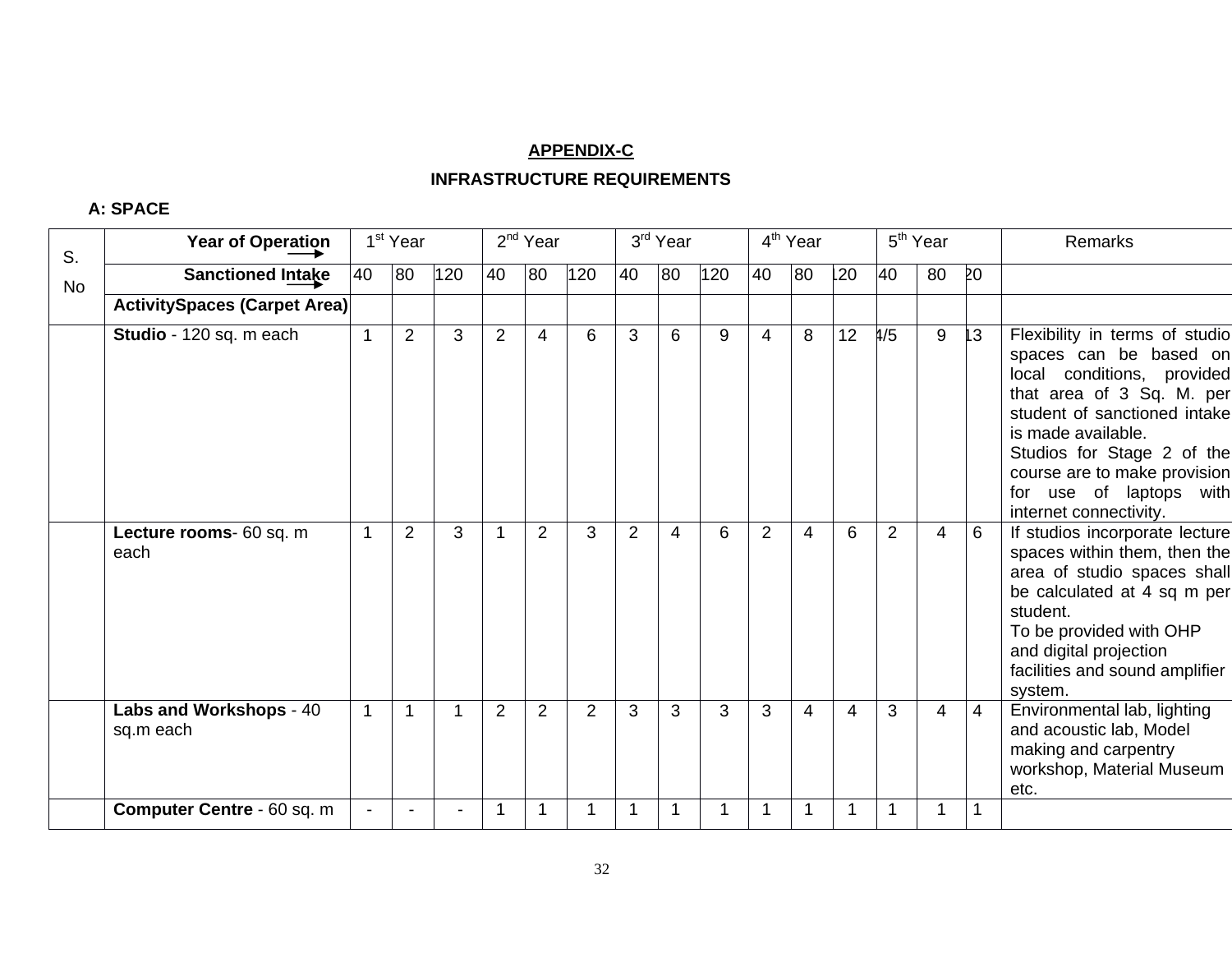| Library                                                                                                                                   |                     |    |   |                                  |                     |             |                                  |                |   |                                  |             |             |                                |                                |             | Library shall have 0.6 Sq. m.<br>student<br>upto<br>total<br>per<br>student strength of 200 and<br>0.3 Sq. m for every<br>additional student beyond<br>student strength of 200.<br>Library shall be provided<br>with<br>reprography<br>and<br>scanning facilities. |
|-------------------------------------------------------------------------------------------------------------------------------------------|---------------------|----|---|----------------------------------|---------------------|-------------|----------------------------------|----------------|---|----------------------------------|-------------|-------------|--------------------------------|--------------------------------|-------------|--------------------------------------------------------------------------------------------------------------------------------------------------------------------------------------------------------------------------------------------------------------------|
| Principal's Cabin - 30 sq.m                                                                                                               | $\mathbf 1$         | -1 | 1 | -1                               |                     | 1           | 1                                | 1              | 1 | -1                               | $\mathbf 1$ | 1           |                                | 1                              | $\mathbf 1$ |                                                                                                                                                                                                                                                                    |
| <b>Administrative Office -</b><br>30 sq. m<br>60 sq.m                                                                                     | 1<br>$\blacksquare$ | -1 | 1 | $\overline{1}$<br>$\blacksquare$ | $\blacksquare$<br>1 | $\mathbf 1$ | $\overline{1}$<br>$\blacksquare$ | $\mathbf 1$    | 1 | $\overline{1}$<br>$\blacksquare$ | $\mathbf 1$ | $\mathbf 1$ | $\mathbf{1}$<br>$\blacksquare$ | $\blacksquare$<br>$\mathbf{1}$ | -1          |                                                                                                                                                                                                                                                                    |
| <b>Staff Rooms / Cabins -</b><br>Professor- 12 sq. m each<br>Associate Professor- 8 sq. m<br>each<br>Assistant Professor- 6 sq. m<br>each |                     |    |   |                                  |                     |             |                                  |                |   |                                  |             |             |                                |                                |             | As per the COA faculty<br>norms in the yearly<br>progressive fashion                                                                                                                                                                                               |
| Staff Lounge30 sq. m/<br>$60$ sq.m                                                                                                        |                     |    |   |                                  | 1                   | $\mathbf 1$ | $\blacksquare$                   | $\overline{1}$ | 1 | $\blacksquare$                   | 1           | $\mathbf 1$ | $\blacksquare$                 | 1                              | $\mathbf 1$ |                                                                                                                                                                                                                                                                    |
| <b>Construction Yard - 200 sq.</b><br>m                                                                                                   |                     |    |   |                                  |                     |             |                                  |                |   |                                  |             |             |                                |                                |             | Open space activity from<br>second year onwards                                                                                                                                                                                                                    |
| <b>Students Common/Rest</b><br><b>Rooms</b>                                                                                               |                     |    |   |                                  |                     |             |                                  |                |   |                                  |             |             |                                |                                |             | Adequate as per Building<br>Regulations                                                                                                                                                                                                                            |

Note: Depending on local conditions, the areas mentioned above may vary by up to 10%.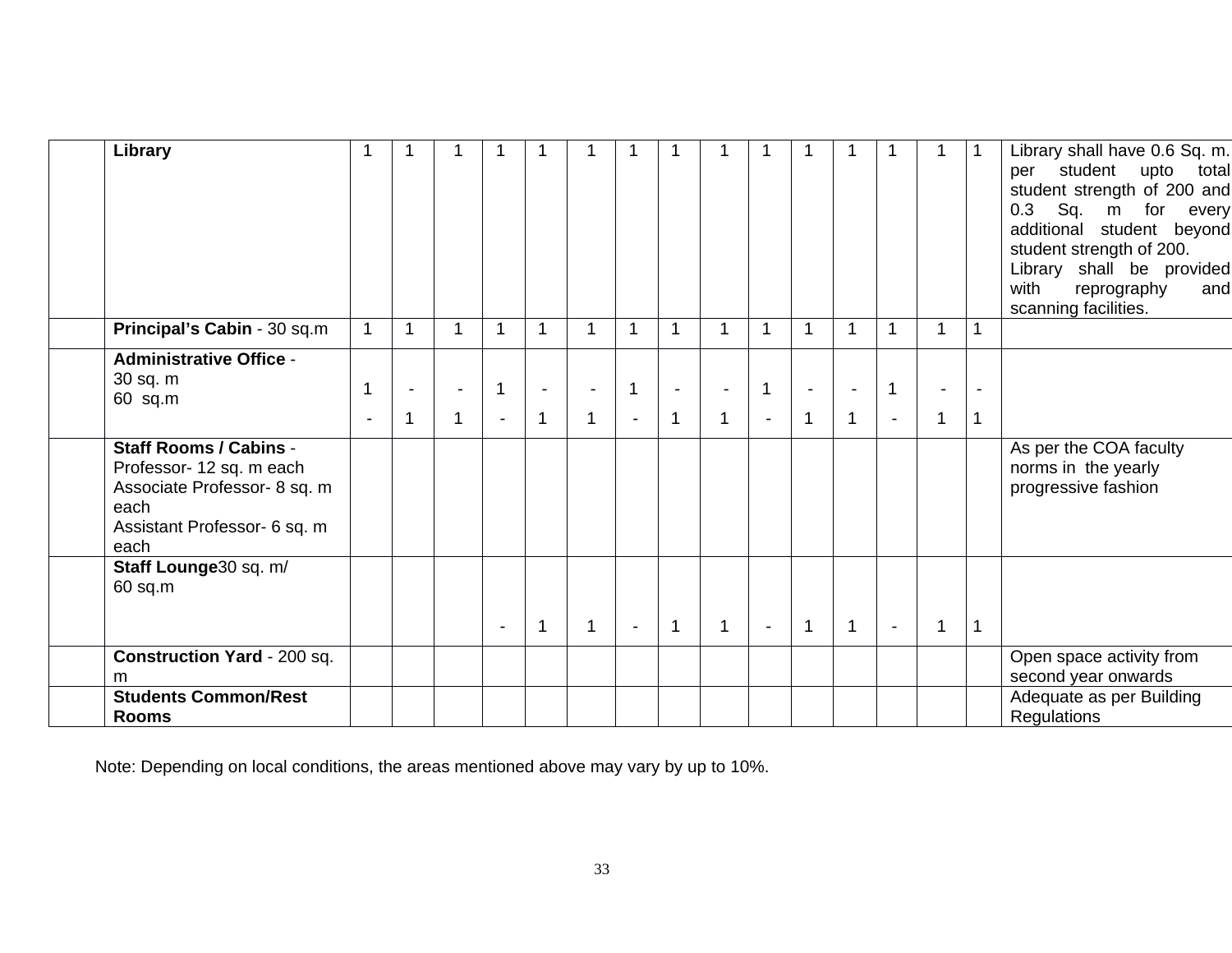## **Other Desirable Activity Spaces:**

- 1. Canteen
- 2. Stationary Shop
- 3. Reprography Section and Digital printing
- 4. Open air theatre with stage
- 5. Permanent Exhibition space
- 6. Provision for outdoor sports facility
- 7. Girls Common Room.
- 8. Resource Center.
- 9. Submission and Exam Room.

# **Desirable Labs:**

- 1. Climatology / Environment\*
- 2. Surveying\*
- 3. Materials Testing
- 4. Electrical / Lighting / Illumination\*
- 5. Plumbing and Sanitation
- 6. Acoustics
- 7. Material Museum.\*
- 8. Digital lab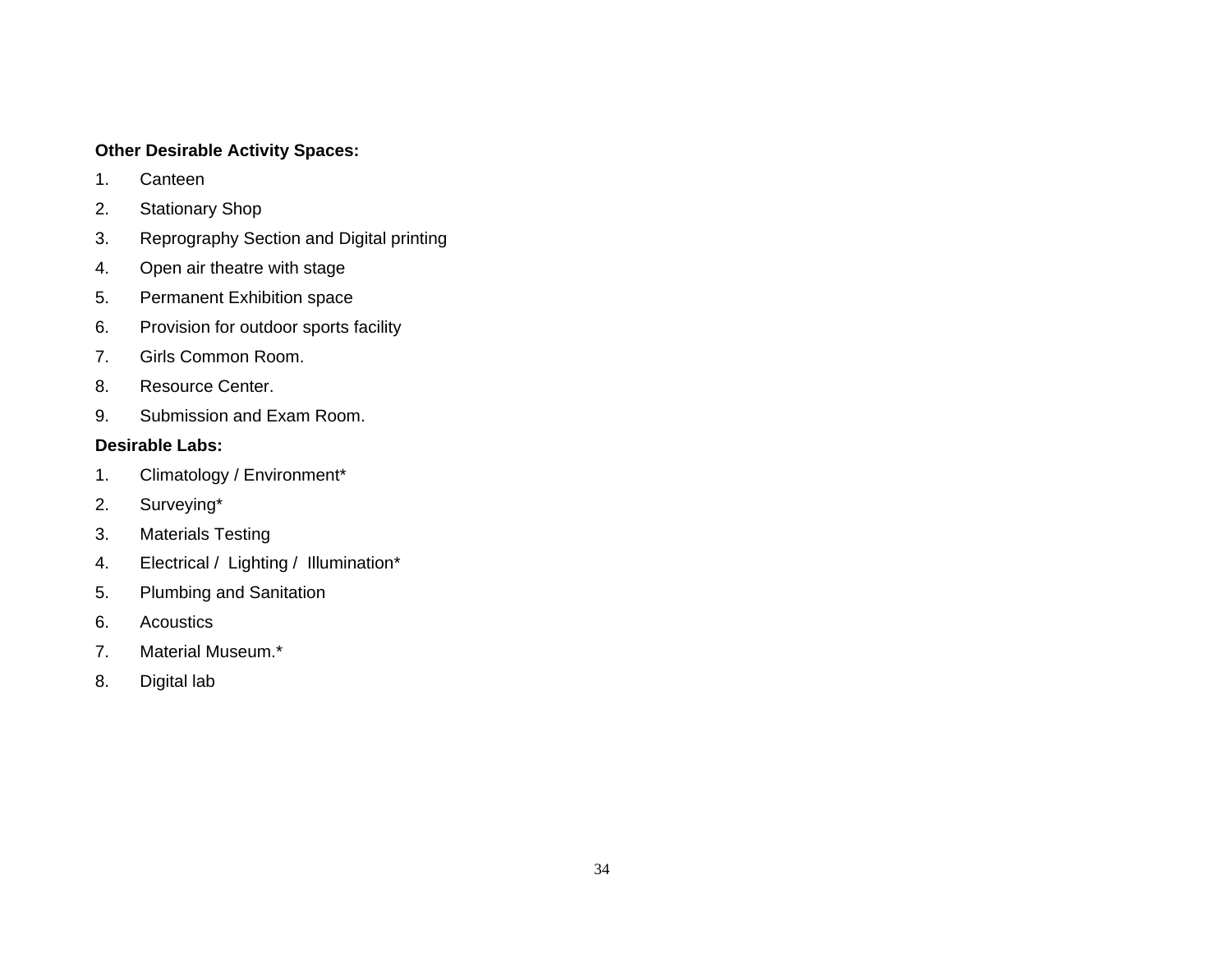### **Recommended Workshops**

- 1. Model making\*
- 2. Carpentry\*
- 3. Fabrication workshop

*Note: Labs / workshops with \* are mandatory.* 

# **B: LIBRARY FACILITIES**

1. Minimum 300 books on subjects of Architecture shall be available in the library for the intake of 40 (including minimum 100 titles) at the time of  $1<sup>st</sup>$  Inspection.

2. Add 150 books on subjects of Architecture (including minimum 50 titles) for every additional intake of 40.

3. From second year onwards, minimum 120 books on subjects of Architecture (including minimum 40 titles) for every year per intake of 40.

4. Library of old schools, having more than 5000 Titles; should acquire minimum 30 titles on subjects of Architecture per intake of

40 every year.

5. Journals and Periodicals of architectural relevance as below –

| Intake/<br>Year |      |       |       |       | $\mathbf{  }$ |       | I٧    |       |       |      |
|-----------------|------|-------|-------|-------|---------------|-------|-------|-------|-------|------|
|                 | (INT | (NAT) | (INT) | (NAT) | (INT          | (NAT) | (INT) | (NAT) | (INT) | (NAT |
| 40              |      |       |       |       |               |       |       |       |       |      |
| 80 and          |      |       |       | ີ     |               |       |       | 10    |       | 10   |
| above           |      |       |       |       |               |       |       |       |       |      |

**Desirable**: e-books and e-journals along with computer terminal with net facility for reference.

At least 2 Refereed journals (Min. 1 international) per intake of 40 shall be subscribed.

*Note: INT- International NAT- National*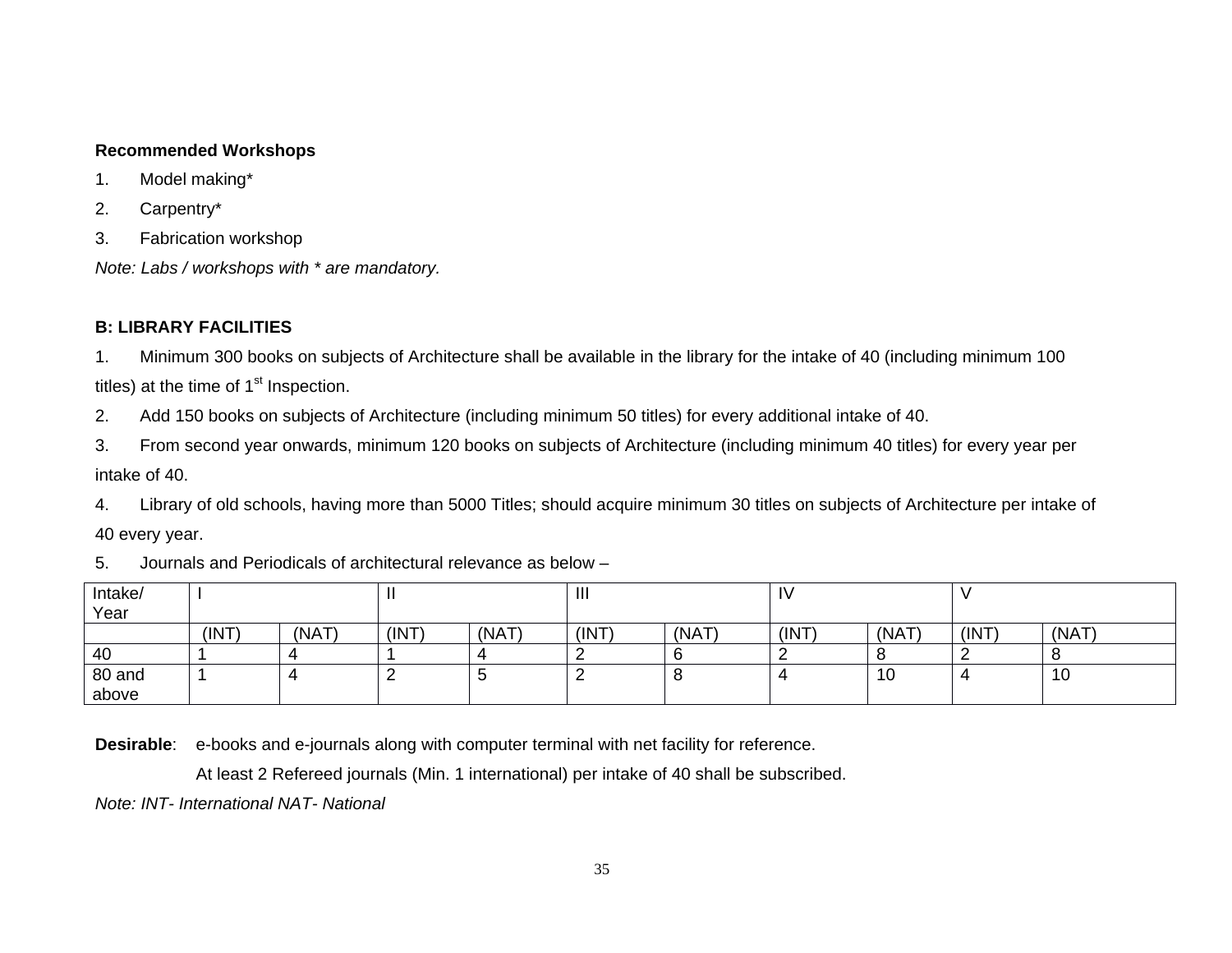# **C: COMPUTER CENTER**

| Intake/ Year |          |    | ш  |    |    |
|--------------|----------|----|----|----|----|
| 40/80/120    | ററ<br>∠∪ | 40 | 40 | 40 | 40 |

Requisite licensed software and peripherals such as printers, plotters, scanners, etc. shall be available at the computer center.

Upgrading of systems (hardware and software) shall be done every three years. Computers more than three years old shall not be counted as part of lab.

Broadband internet connectivity of appropriate bandwidth shall be available to all computers.

## **Desirable:**

All faculty and staff shall be provided with individual/ personal computers in addition to above outlined computer center requirements. Wifi connectivity throughout the campus freely accessible to faculty and students.

# **LAND REQUIREMENTS:**

Minimum 8000 Sq. m. or Independent or undivided and contiguous share of land adequate enough to provide for built floor space of 2,000 Sq. m. for intake of 40, 3,000 Sq. m. for intake of 80 and 4,000 Sq. m. for intake of 120 in Architecture degree program; provided further that the built space should be contiguous. Further, the Institution should also have sufficient space for sports, cocurricular activities and hostel, canteen and other facilities.

The land where the building of the institution is located/ built must be institutional land and must be owned by the trust / society / company.

The relaxation in the above may be made by the Council on the case to case basis for institutions located in hilly areas.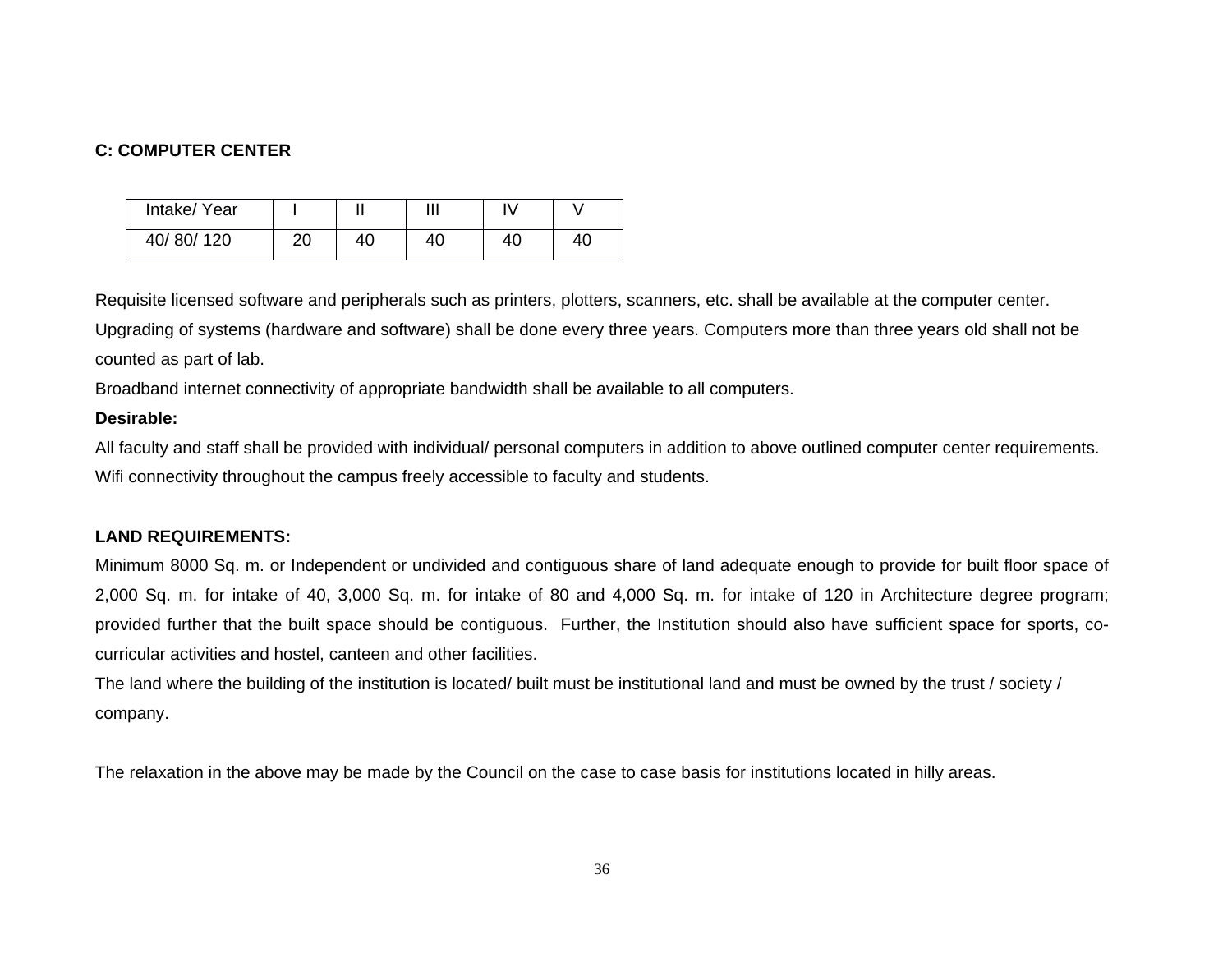### **APPENDIX-D**

## **1.0 ADMISSIONS**

- 1.1 The candidates admitted to 1st year of the five year Architecture degree program without fulfilling the admission eligibility prescribed by the Council shall not be deemed to have attained recognized qualification listed in the schedule of qualifications appended to the Act. Such candidates shall not be eligible for registration as an architect with the Council.
- 1.2 Admission shall not be made under any quota whatsoever, including the Central Government Nominee / Minority Institution / Management / Non-Resident Indian / Persons of Indian Origin/Foreign National or any another Quota, unless a candidate has passed an Aptitude Test in Architecture conducted by a competent authority.

## **2.0 COMPETENT AUTHORITY FOR ADMISSION**

- 2.1 A Competent Authority duly formulated / recognized by State /Central Government, which may include the Government or University, or such authorities / institution concerned [School / College of Architecture] / Association or Federation of Institutions [Schools or Colleges of Architecture], shall conduct the admission to the Architecture degree program through a merit-based process in a transparent, fair and nonexploitative manner.
- 2.2 The Institution shall submit a list of students admitted to the Architecture Degree program every year to the Council in the prescribed format, containing the score in the Aptitude Test in Architecture, and the marks secured in the qualifying examination, and in Physics, Chemistry and Mathematics subjects.

# **3.0 ADMISSION COUNSELING**

Counseling for admission to the Architecture Degree program should be held independently and not combined with the counseling for Engineering, Pharmacy, Medicine or any other discipline.